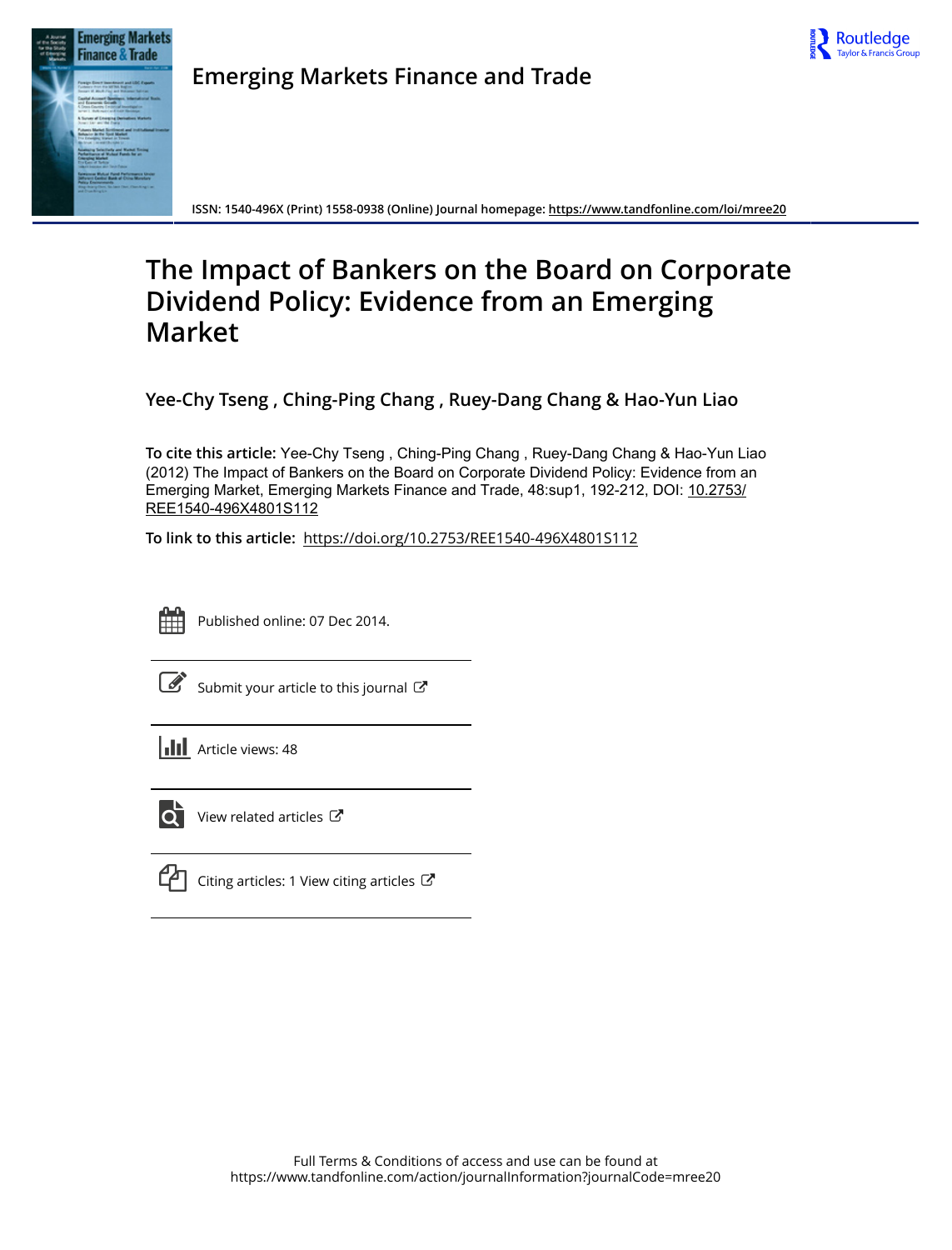## **The Impact of Bankers on the Board on Corporate Dividend Policy: Evidence from an Emerging Market**

*Yee-Chy Tseng, Ching-Ping Chang, Ruey-Dang Chang, and Hao-Yun Liao*

*ABSTRACT:* This study collects data from Taiwan publicly traded corporations that have banker directors between 2003 and 2007, together with a matching sample consisting of firms without banker directors. Variables used to construct empirical analyses are from the *Taiwan Economic Journal* (TEJ) database. The results indicate that there is a negative relationship between the presence of banker directors and the likelihood of dividend payment. This study contributes to lacuna in the existing banking literature by providing evidence on how banks influence listed corporate dividend policy in emerging markets.

*KEY WORDS:* banker, board of directors, dividend policy.

Corporate governance has received increasing attention from the business press and community, with a strong emphasis on board monitoring and board independence. The causes and consequences of different corporate governance systems in place all over the world have been the subject of extensive scrutiny in recent years (Gugler 2003).

In Germany and Japan, banks take a more active role in managing financial distress. Further, banks can hold equity stakes in nonfinancial firms, making creditor rights in these countries relatively strong (Kroszner and Strahan 2001).<sup>1</sup> In the United States, regulations restrict the range of financial services that banks can offer and prohibit banks from taking equity stakes in nonfinancial firms (Kroszner and Rajan 1997). Banks can take equity as part of a debt restructuring or bankruptcy workout plan, but they are required to sell their holdings after a specified number of years. In contrast to those countries, although banks in Taiwan can own equity stakes in nonfinancial firms, families widely control firms (Claessens et al. 2002) and are represented on the board of directors. The percentage of firms with bankers on the board in Taiwan is much lower than in Germany, Japan, and the United States, and the bank–commerce affiliation is relatively weaker. Given the relatively scarce bank capital and loose governance in the Taiwan stock market, whether banks can curtail the possibly self-serving behavior of families in such a market is questionable (Lin et al. 2009).

An important financial decision that firms' managers face is the amount and stability of dividends. Miller and Modigliani (1961) argued that dividends are irrelevant in a world with perfect capital markets. Subsequent research discussed the issue of dividends. The finance literature contains several explanations for paying dividends, for example, the

Yee-Chy Tseng (yctseng@cc.kuas.edu.tw) is an associate professor at National Kaohsiung University of Applied Sciences, Taiwan. Ching-Ping Chang (140198@mail.tku.edu.tw) is an assistant professor at Tamkang University, Taiwan. Ruey-Dang Chang (corresponding author; rchang@ dragon.nchu.edu.tw) is a professor in the Department of Accounting at National Chung Hsing University, Taiwan. Hao-Yun Liao (robin@takming.edu.tw) is a Ph.D. candidate at National Sun Yat-sen University, Taiwan.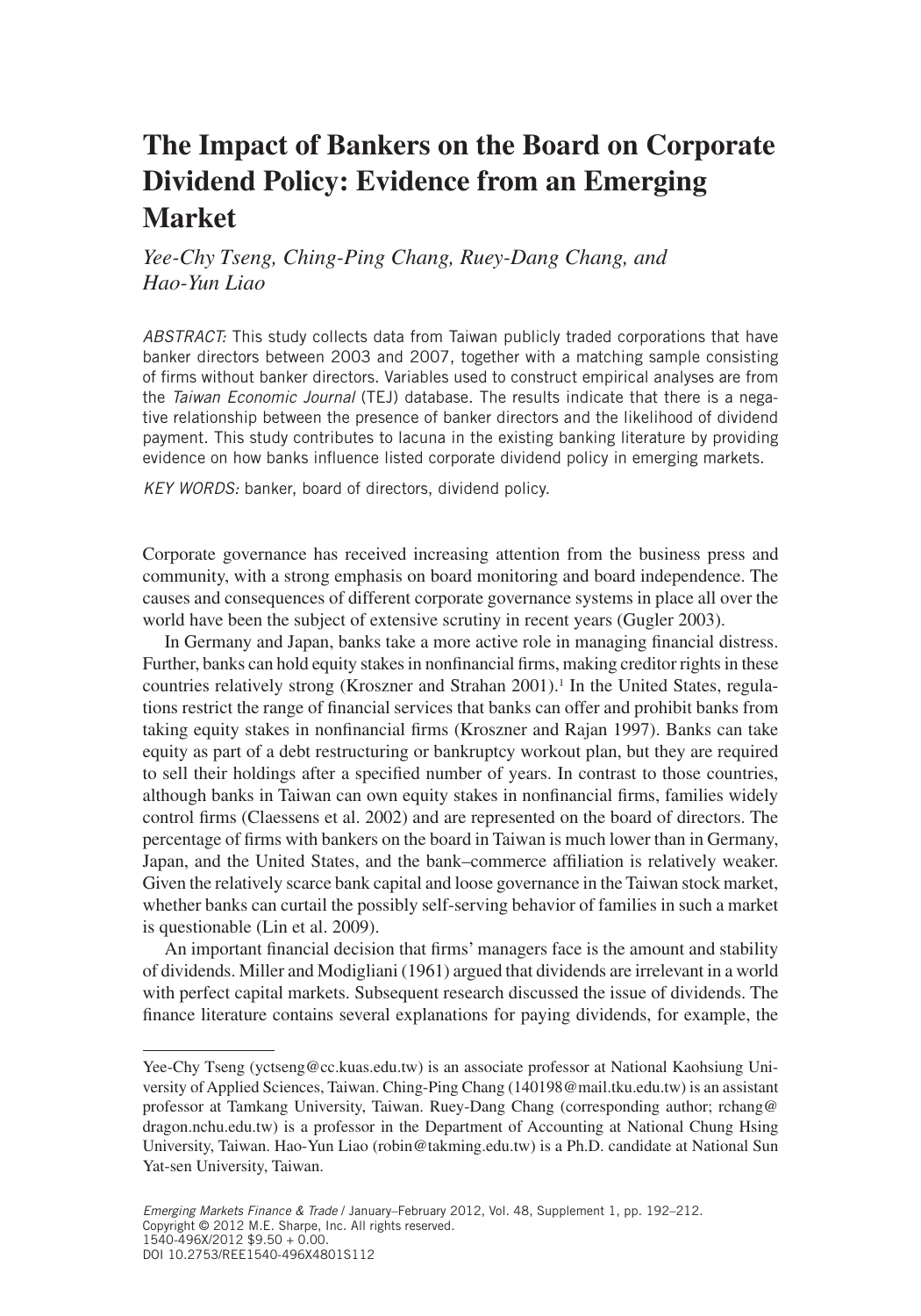bird-in-the-hand explanation, the tax-preference theory, and the agency theory.<sup>2,</sup> Among these, agency theory is one of the dominant explanations. Prior studies have investigated the association between dividends and corporate characteristics. For example, Jensen et al. (1992) claimed that insider ownership, debt, and dividend policy might relate directly through agency and signaling theories. Gugler (2003) found that target dividend levels, smoothing dividends, and the reluctance to cut dividends depend on the identity of the controlling owner. However, most research focuses on ownership related to dividends. Empirical evidence concerning the link between board-appointed bankers and dividends is limited. Accordingly, this study attempts to complement these findings with bankers on the board.

In East Asia, company ownership is concentrated in the hands of families. Families take an active part in management, with marked separation of control and cash-flow rights. This corporate governance system is a poorly functioning one because of the weak legal protection of small shareholders (La Porta et al. 1999). Therefore, Taiwan presents us with unique opportunities to investigate the role of bank directors in a family-dominated business environment. That is, studying how banks influence listed companies' behaviors through joining the board in the context of an emerging market should extend our understanding of the role of banks for corporate governance in such a market. This study analyzes the role of bankers on the board in relation to firms' financial decisions within the context of the debt models of Byrd and Mizruchi (2005) and Kroszner and Strahan (2001), to understand the role of banker directors in this situation. This investigation conducts further research to continue this line of work, testing the influence of bankers on the board upon firms' dividend policy, as suggested by Byrd and Mizruchi (2005). That is, when banks have some capacity to influence managerial decisions and actions, they can reduce the likelihood of expropriation by family owners. If bankers on the board lead to lower dividends, they can mitigate the principal-principal problem.<sup>3</sup> The empirical results of the study indicate that companies that have banker directors or a greater percentage of banker directors tend not to pay dividends. In addition, as the percentage of banker directors increases, firms pay fewer dividends.

#### Literature Review and Hypothesis Development

#### *Bankers on the Board*

The effects of bankers on the board on corporate policies have been the focus of several theoretical and empirical works in recent years. Firms may gain several benefits by having bankers on their board. For example, bankers on the board may provide management expertise, especially in the form of financial or investment advice (Lorsch and Maclver 1989; Mace 1971). In addition, board-appointed bankers may enhance access to capital by economizing the cost of monitoring (Fama 1985), which in turn may lower the cost of funds (James 1987). Board positions also provide monitoring superiors for loan agreements due to greater information access and the ability to discipline the management through compensation or termination (Kroszner and Strahan 2001). The information advantage afforded by board positions permits better assessment of a firm's creditworthiness to facilitate loans from the represented bank (Fama 1985; Kroszner and Strahan 2001). Finally, bankers on the board may be a form of certification, helping a firm secure capital from other bankers, public debt markets, or investors (Byrd and Mizruchi 2005; Fama 1985).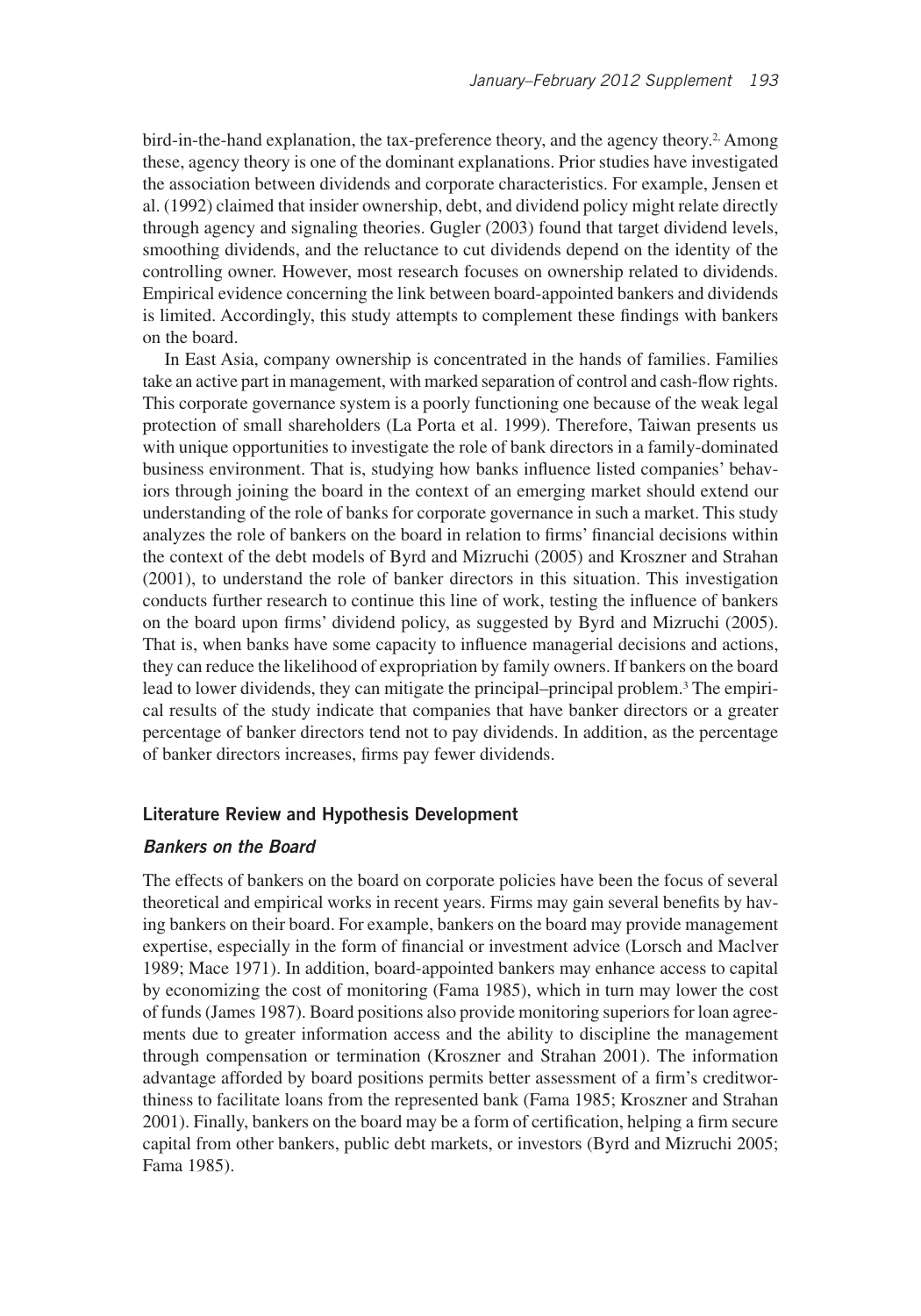Some studies have considered that having bankers on the board may lead to conflicts of interest (Kroszner and Strahan 2001). Unlike other outside directors, a banker on the board of a firm has a conflict of interest between the fiduciary duty to a firm's owners and to the bank employer, if the bank is lending to the firm.<sup>4</sup> The different payoff structures associated with debt and equity lead to divergent interests in how each prefers running the firm (Dewatripont and Tirole 1994; Jensen and Meckling 1976). More specifically, shareholders generally prefer higher-risk projects than do lenders because shareholders can capture the upside benefits of risky ventures but are shielded from large losses. This conflict is most intense in firms with very risky investment opportunities and in firms falling into financial distress (Kroszner and Strahan 2001).<sup>5</sup>

Several studies have examined the effect of bank relationships on corporate decisions as well as value. For example, Hoshi et al. (1991) focused on Japanese firms that are members of a *keiretsu*. 6 They argued that this close bank relationship can mitigate information problems that typically arise when debt and equity are diffusely held, and no individual investor has an incentive to monitor the firm. In the case of the United States, Booth and Deli (1999) found evidence that nonlending bankers are associated with higher levels of bank debt, while no significant relationship exists between lending bankers and debt levels. They inferred from these results that nonlending bankers serve on the board as expertise providers, while the role of lending bankers is not clear. Byrd and Mizruchi (2005) suggested two possible explanations for results regarding lending bankers on the board. The first one is that lending bankers may be disabled monitors. The second possibility for the results stems from the limitations of a cross-sectional analysis. Therefore, they examined the three possible role scenarios for bankers on the board: expertise provider, enabled monitor, and disabled monitor. The results suggest that nonlending bankers provide expertise and certification for distressed firms while exercising a monitoring role for nondistressed firms.

Using data from the Spanish market, Gonzalez (2006) suggested that banks make equity investments for both reasons.<sup>7</sup> As banks have incentives to replace equity for debt if agency costs with shareholders increase, the market views bank equity investment concurrent with reductions in bank debt triggered by an increase in these costs. Similarly, because banks only have incentives to lend additional debt to firms if they have positive information about their future prospects, the market infers that bank equity investment concurrent with increases in bank debt are sparked by the banks having insider information on a firm's prospects.

Lin et al. (2009) used detailed information on bank ownership and board composition of Chinese listed companies to understand a bank's decision to own shares of listed companies and the resulting implications for firm performance. They found that companies with banks as leading shareholders witness relatively poor operating performance. Their further analyses indicated that inefficient investment, resulting from bank ownership, are responsible for the disappointing performance. Lai et al. (2008) investigated the motivations and effects of banks to hold equity and participate on the board of their borrowers in Taiwan. Their empirical results reveal that banks are more likely to enter the board of the businesses with higher profitability, higher proportions of tangible assets, and higher public debt ratio in the whole sample for large firms. The results are consistent with the lenders' conflict of interest hypothesis. They also found that in the subsample of small firms, banks tend to be on a smaller board with a higher proportion of liabilities from financial institutions, supporting the agency cost hypothesis.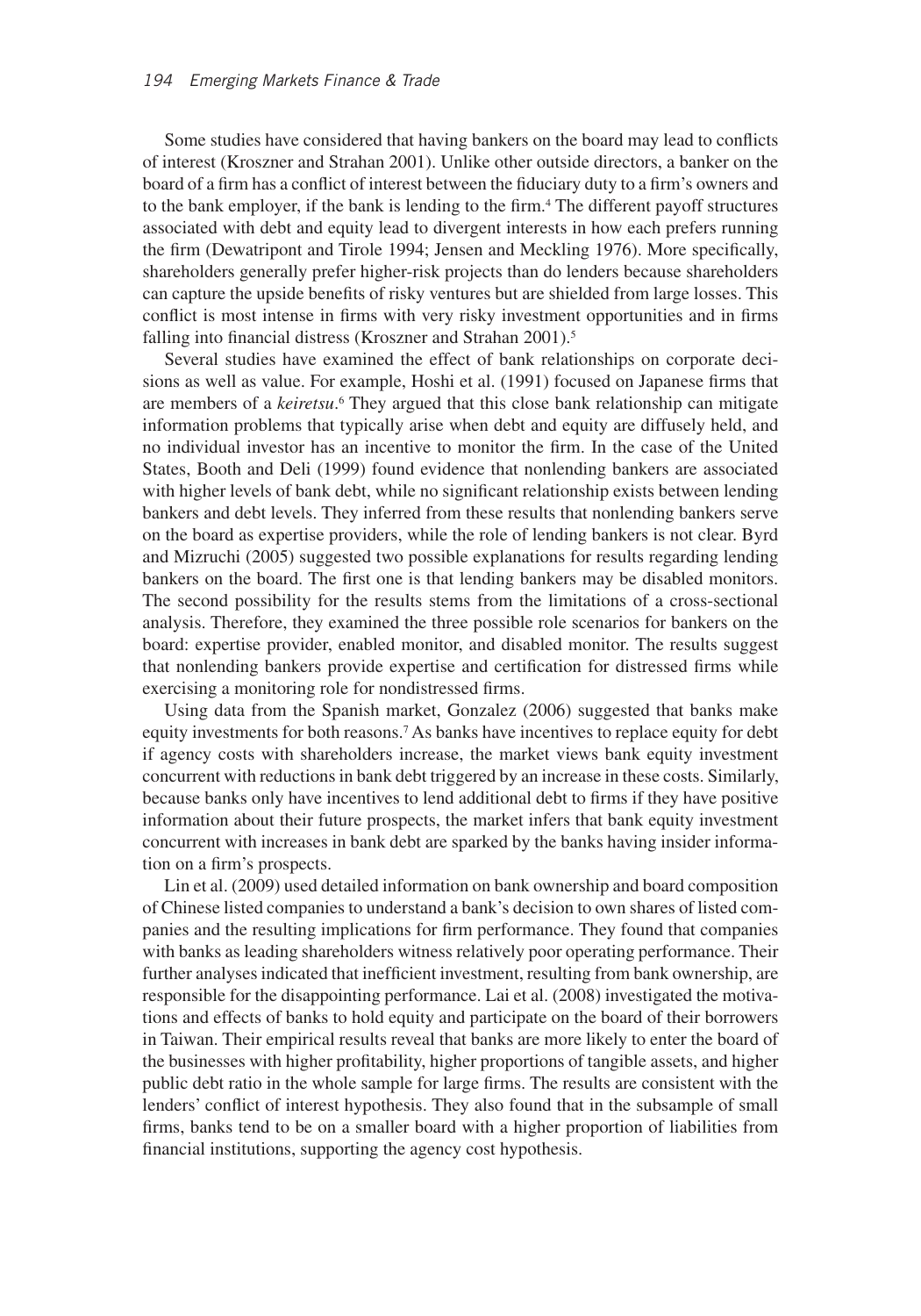Overall, banks play an important role in finance by determining the availability and cost of credit. In many countries (e.g., Germany and Japan), banks extend their control and monitor debtors by directly owning company shares and appointing directors (Lin et al. 2009). The existing empirical studies show that the bank relationship has ambiguous effects on corporate decisions and value. Many researchers (e.g., Hoshi et al. 1991) agree that bank ownership provides better capital access to and better monitoring for companies. But some studies (e.g., Lin et al. 2009) suggest that banks do not exercise enough monitoring over their loans.

## *Dividend Policy*

Easterbrook (1984) and Jensen (1986) make an agency theory argument where managers pay dividends to reduce the firm's discretionary free cash flow that could be used to fund suboptimal investments that benefit managers but diminish shareholder wealth.

Using Canadian firms where managers own a large amount of voting stock, Eckbo and Verma (1994) found that cash dividends decrease as the voting power of ownermanagers increases, and are almost zero when owner-managers have absolute voting control of the firm. The evidence supports a conflict of interest across various shareholder groups, possibly reflecting a combination of heterogeneous dividend tax rates and managerial preference for free cash flow. Short et al. (2002) also indicate that a positive association exists between dividend payout policy and institutional ownership, while a negative association exists between dividend payout policy and managerial ownership.<sup>8</sup> Iturriaga and Crisostomo (2010) found that dividends play a disciplinary role in firms with fewer growth opportunities by reducing free cash flow under managerial control.

Jensen et al. (1992) examined the determinants of cross-sectional differences in insider ownership, debt, and dividend policy, and found that insider ownership has a negative effect on firms' debt and dividend levels. These results indicate that firms set dividend levels that permit managers to finance expected investment internally. If dividend policy corresponds to managerial projections of future investment opportunities, firms can maintain stable dividends and obtain needed equity financing internally. Myers and Majluf (1984) argued that friction in capital markets leads to competition between dividends and investment projects as potential uses of profits. They showed that firms can build up financial slack by restricting dividends when investment requirements are modest. The cash saved is held as marketable securities or reserve borrowing power.

Farinha (2003) examined the agency theory explanation for the cross-sectional distribution of dividend payout in the U.K. He found a strong U-shaped relationship between dividend payout and insider ownership. He asserted that cash payments to shareholders might help reduce agency problems by increasing the frequency of raising external capital and associated monitoring by investment bankers and investors, or by eliminating free cash flow. Consistent with the agency cost explanation, Gugler (2003) found that in statecontrolled firms, smooth dividends have large target payout ratios and are most reluctant to cut dividends, despite the potential costs involved for shareholders. In contrast, familycontrolled firms pursue a significantly different dividend policy, showing no smoothing dividends, lower target payout ratios, and reluctance to cut dividends. In addition, they found that firms with low growth opportunities and smooth dividends have larger target payout ratios irrespective of who controls the firm. Lin et al. (2010) also showed that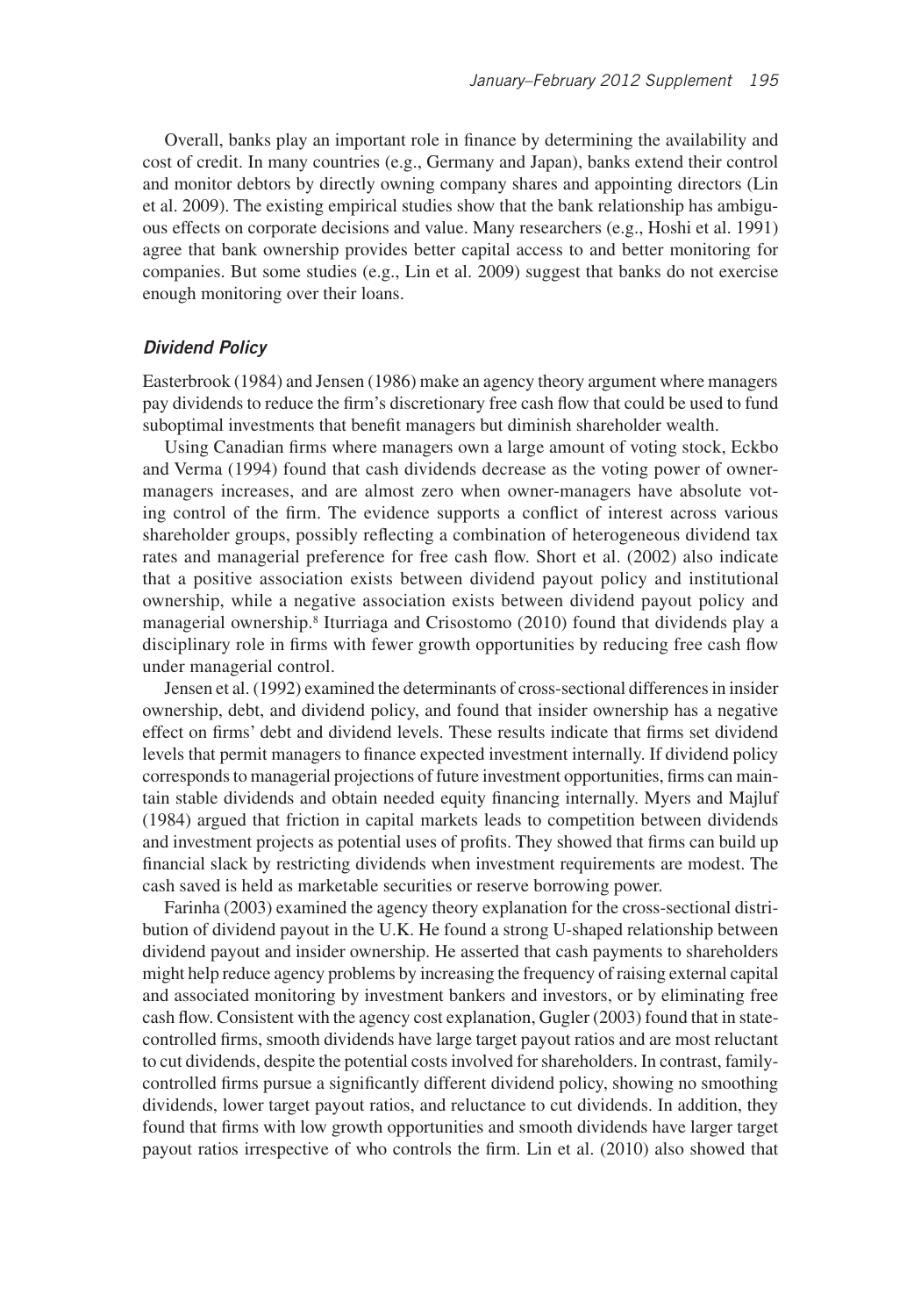cash dividend preference is positively related to the proportion of state-owned shares and negatively related to the proportion of tradable shares.

In sum, a number of researchers have also examined the importance that managers and investors attach to dividend policy, and have explained firms' dividend behavior. However, most of these studies involve U.S. data or data from other developed markets, such as the U.K., Canada, and continental Europe, but less research is conducted in emerging markets. In addition, research has neglected the potential relationship between dividend policy and board-appointed bankers. This is especially the case for Taiwanese firms where the ownership structures and institutional framework are different from those of the above-mentioned countries.

#### *The Relationship Between Bankers on the Board and Dividend Policy*

While the literature has documented empirical evidence on the relation between dividend policy and management ownership, the potential relationship between dividend policy and the board of directors has been somewhat neglected. The agency cost perspective uses dividends in reducing the agency problem between managers and stockholders. That is, dividend payment reduces the discretionary funds available to managers for perquisite consumption and helps address the manager–stockholder conflict (Easterbrook 1984). In addition to the conflict between stockholders and managers, a similar conflict also exists between stockholders and creditors, since creditors' interests often differ from those of shareholders. Therefore, stockholders may expropriate wealth from creditors by paying themselves dividends. In this situation, creditors may try to contain this problem through restrictions on dividend payment in the bond indenture.

The bank holdup theory suggests that benefits from monitored debts decrease when firm growth prospects improve. If firms' moral hazard problems are severe, banks can monitor and control clients' firms so that monitoring benefits overwhelm costs. When firm quality and growth opportunities improve, the monitoring benefits decrease (Diamond 1991). Rajan (1992) also suggests that such holdup behavior by banks affects firm incentives if banks are unchecked; consequently, firms that have better growth prospects prefer more public debts to monitored debts. In contrast, the information production literature emphasizes that high-growth firms prefer monitored debts to public debts. Yosha (1995) argues that relationship-based financing prevents firms from disclosing proprietary information to product-market competitors, and at the same time, produces positive information for high-growth firms. However, bank holdup theory ignores the fact that growth-based firm valuations tend to hamper the use of public debt, whereas the information production literature ignores the actuality that bank rent extraction especially hurts high growth firms. Wu et al. (2009) point out that funding competition from new equity as an effective natural mechanism solves this concern. Using Japanese data, they show that high-growth firms raise more new equity than do low-growth firms and use more equity relative to bonds in external finance.

Given the profound influence of family block holders on the board composition in Taiwan, internal governance systems are significantly weaker. According to agency theory, large family owners may engage in activities that are in their best interest but not necessarily in the best interest of other shareholders who may not have any voice in the governance of the corporation and only limited formal or informal means to protect their interests. Excess cash flows that would be used for empire building through acquisitions in unrelated areas or in projects of questionable value are returned to shareholders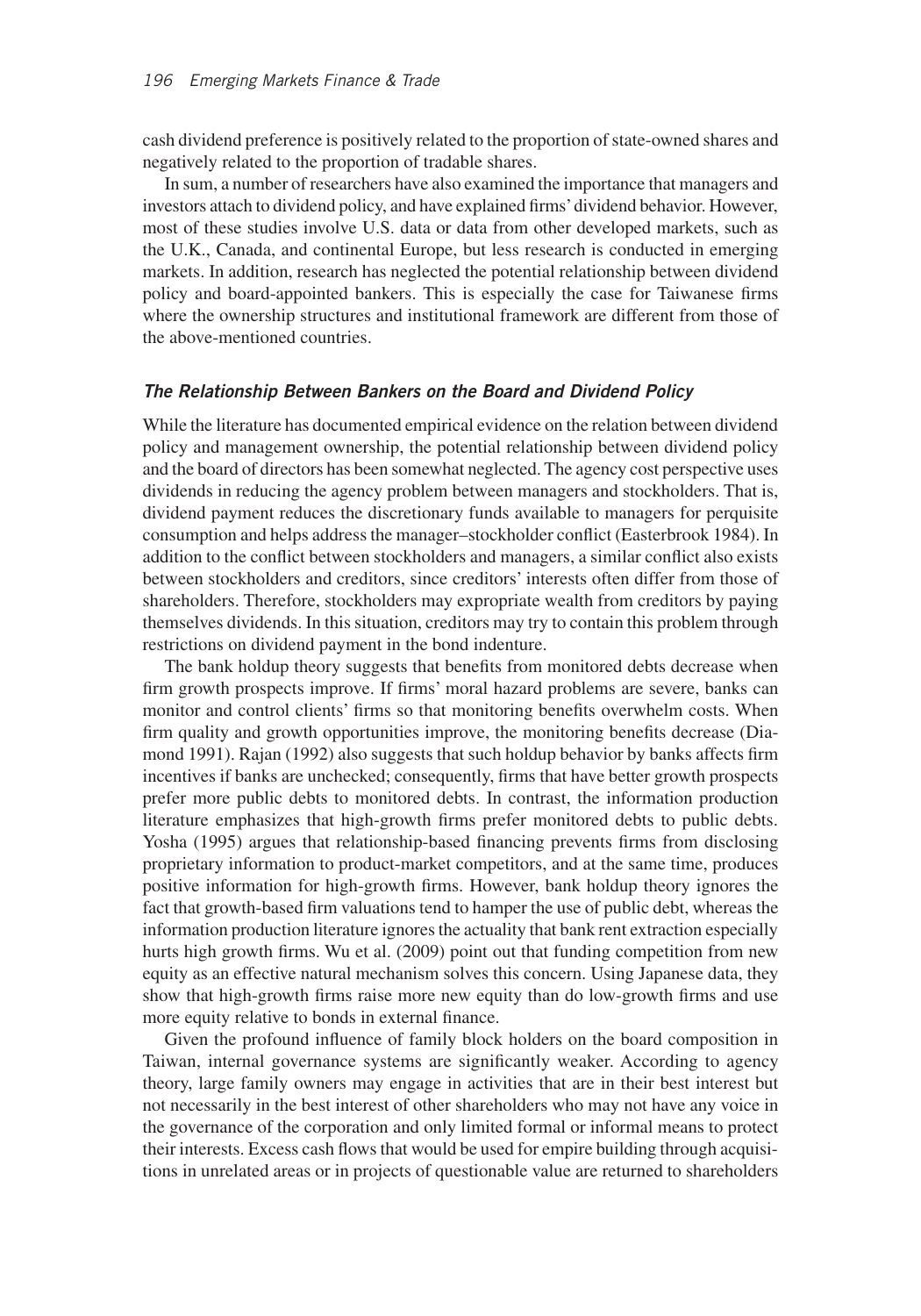through dividends, thus reducing agency problems (Yoshikawa and Rasheed 2010). When bankers are appointed to the board, they may serve as firms' monitors to help alleviate agency problems. Thus, firms with bankers on the board may not necessarily pay more dividends to reduce agency costs. The following hypothesis is developed:

*Hypothesis 1: A banker on the board is negatively associated with the firm's dividend payout.*

## Research Methodology

## *Measuring Dividend Policy (DP<sub>it</sub>)*

 $DP_{i}$  represents firms' dividend policy, measured in two ways. Specifically, this study sets the first dividend variable, the dividend dummy  $(DP1_i)$ , at 1 for firm *i* in year *t* if the annual amount of dividends paid is positive, and 0 otherwise. The other dividend variable is the dividend payout ratio  $(DP2<sub>i</sub>)$ , obtained by scaling dividends per share by earnings per share for firm *i* in year *t*. For the first measure, we use the logistic regression; for the other measure, we run the ordinary least squares (OLS) test.

## *Measuring Bankers on the Board (BC<sub>i</sub>,)*

This paper uses two proxies for bankers on the board  $(BC_i)$ . The first is a dummy variable  $(BC1_i)$ , which equals 1 if the firm has a banker on its board and 0 if it does not. The second is the number of banker directors divided by the size of the board  $(BC2<sub>i</sub>)$ .

## *Control Variables*

We utilized several controls in our analyses. First, the relationship between growth opportunity and dividend payout is mixed. According to the signaling theory, firms with high levels of growth opportunities face more information asymmetries (Miller and Rock 1985). Therefore, firms with high growth opportunity have incentives to use permanent positive cash flow shocks to increase dividends and signal higher expected earnings. An alternative view to the signaling theory is the agency costs of free cash flow theory. This theory suggests that managers will not invest to maximize shareholder wealth (Jensen 1986). Thus, a dividend increase can limit possible future suboptimal investment, especially for low growth opportunity firms, which have fewer positive net present value (NPV) projects. Furthermore, because growth opportunities are unobservable, many empirical definitions exist. To proxy for growth opportunities, this study uses  $MTB_i$ , estimated by the ratio of market value to the book value of assets. This proxy derives from Chung and Pruitt (1994) and is widely used in research as a measure of growth opportunities.

Previous literature has documented the negative effect of leverage on dividend payment. For example, Rozeff (1982) found that firms with higher leverage pay lower dividends to evade the cost of raising firm external capital. Abor and Biekpe (2007) also argued that debt financing is a dominant factor in corporate decisions in some emerging countries. Therefore, we add the debt ratio  $(DEBT_i)$  as a control variable, calculated as total debts divided by total assets, and expected to be negatively related to dividends.

Based on the agency theory, institutional shareholders prefer a free cash flow distributed in the form of dividends to reduce the agency costs of free cash flow (Eckbo and Verma 1994). Short et al. (2002) also indicate that institutional shareholders counter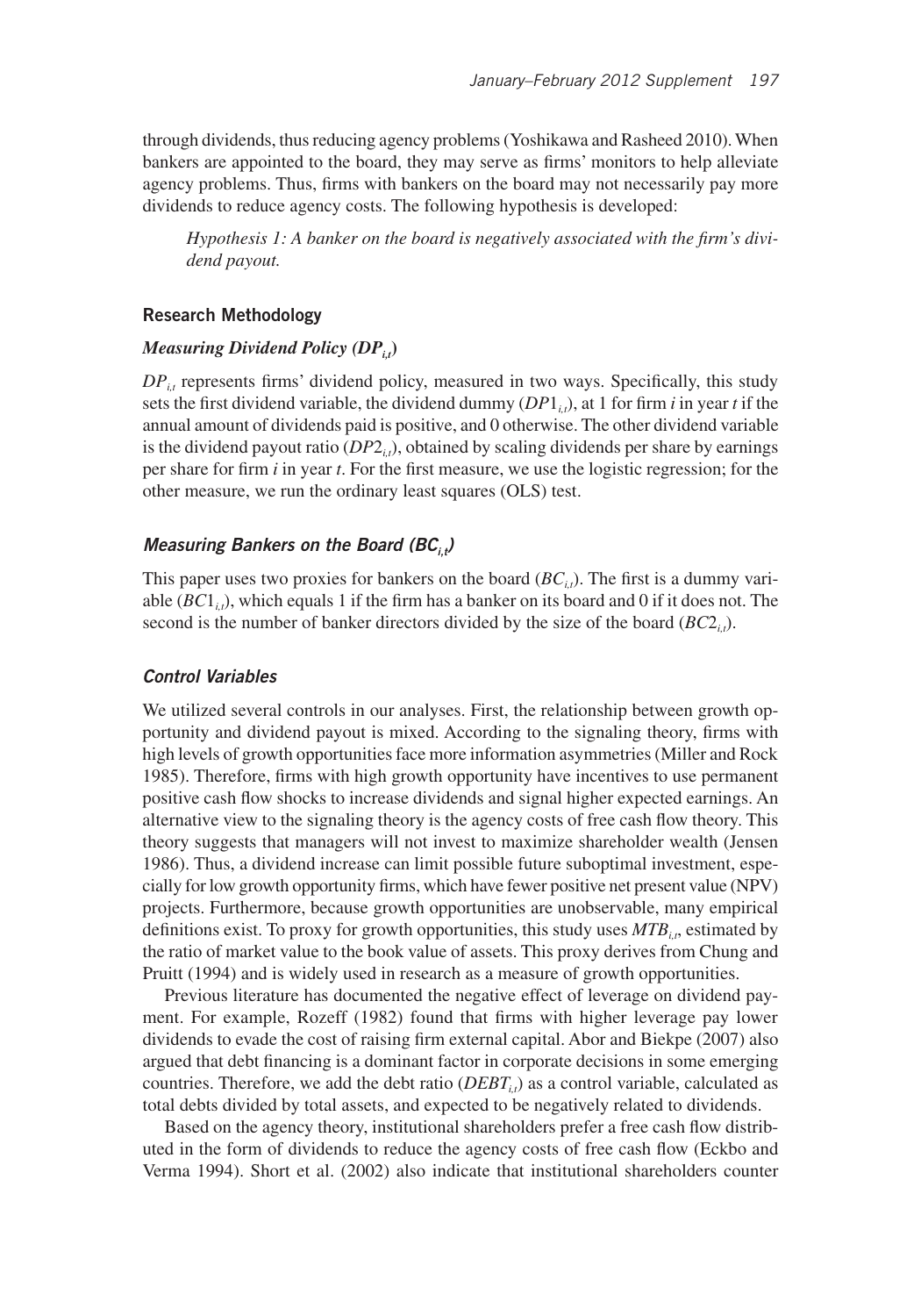managers' preference for retaining excessive cash flow to force managers to pay out dividends by virtue of their voting power. Following Francis et al. (2005), this study measures institutional ownership  $(INST<sub>i</sub>)$  as the proportion of common shares owned by domestic investment funds, domestic banks, and foreign investors. The coefficient on  $INST<sub>i</sub>$  is expected to be positive.

*SIZE<sub>i</sub>*, is measured by the natural logarithm of total assets. Based on Lloyd et al. (1985) and Vogt (1994), firm size plays a role in explaining the dividend payout ratio of firms. They found that larger firms tend to be more mature and thus have easier access to the capital markets, which reduces their dependence on internally generated funding and allows for higher dividend payout ratios. According to their perspective, this study expects that larger firms offer relatively greater dividends, and thus, a positive sign for  $\text{SIZE}_{i}$ .

Yoshikawa and Rasheed (2010) indicate that family owners can exert their influence through their representatives on the board. In addition, family owners pay dividends to minority shareholders. As treating minority owners fairly is more valuable in countries where legal protection for minority shareholders is weak, establishing a reputation for good treatment of minority shareholders will enable these firms to access equity markets in the future (La Porta et al. 2000). Therefore, we use  $FD_{i}$ , measured as the presence of family directors on the board, as a control variable, and expect the coefficient on  $FD_{it}$  to be positive.

Almeida et al. (2004) argue that higher cash holding generally increases firms' capacity to undertake profitable investment opportunities. Therefore, the interaction variable  $BC_{i}$ *LO<sub>it</sub>* is included in the model as a control variable to capture the effect of cash flow/ investment opportunities on dividend policies of those firms that have bankers on the board, relative to those that do not. We expect a positive coefficient on  $BC_{i,t}$ *\_IO<sub>it</sub>*, which implies that dividends increase when the investment opportunities increase in firms with bankers on the board versus firms without bankers on the board.

Finally, in order to control for the industry, exchange, and year effects, we use one industry dummy variable, one exchange dummy variable, and four-year dummy variables.

#### *Empirical Specification*

To examine the relationship between bankers on the board and dividend policy, this study uses regression models as follows. We expect that bankers on the board negatively cause dividends. The expected signs for  $BC1_{i,t}$  and  $BC2_{i,t}$  are therefore negative.

$$
DP_{i,t} = \beta_o^i + \beta_1 BC1_{i,t} + \beta_2 MTB_{i,t} + \beta_3 DEBT_{i,t} + \beta_4 INST_{i,t} + \beta_5 SIZE_{i,t} + \n\beta_6 FD_{i,t} + \beta_7 INDUSTRY_{i,t} + \beta_8 EXCHANGE_{i,t} + \n\beta_9 BC_{i,t} = IO_{i,t} + \sum_{k=2003}^{2006} \beta_1 YEAR_t + \varepsilon_{i,t} \nDP_{i,t} = \beta_o^i + \beta_1 BC2_{i,t} + \beta_2 MTB_{i,t} + \beta_3 DEBT_{i,t} + \beta_4 INST_{i,t} + \beta_5 SIZE_{i,t} + \n\beta_6 FD_{i,t} + \beta_7 INDUSTRY_{i,t} + \beta_8 EXCHANCE_{i,t} + \beta_9 BC_{i,t} = IO_{i,t} + \n\sum_{k=2003}^{2006} \beta_1 YEAR_t + \varepsilon_{i,t}
$$
\n(2)

where

 $Dp_{i,t}$  = dividend policy measures for firm *i* in year *t*, including the dividend dummy and dividend payout ratio;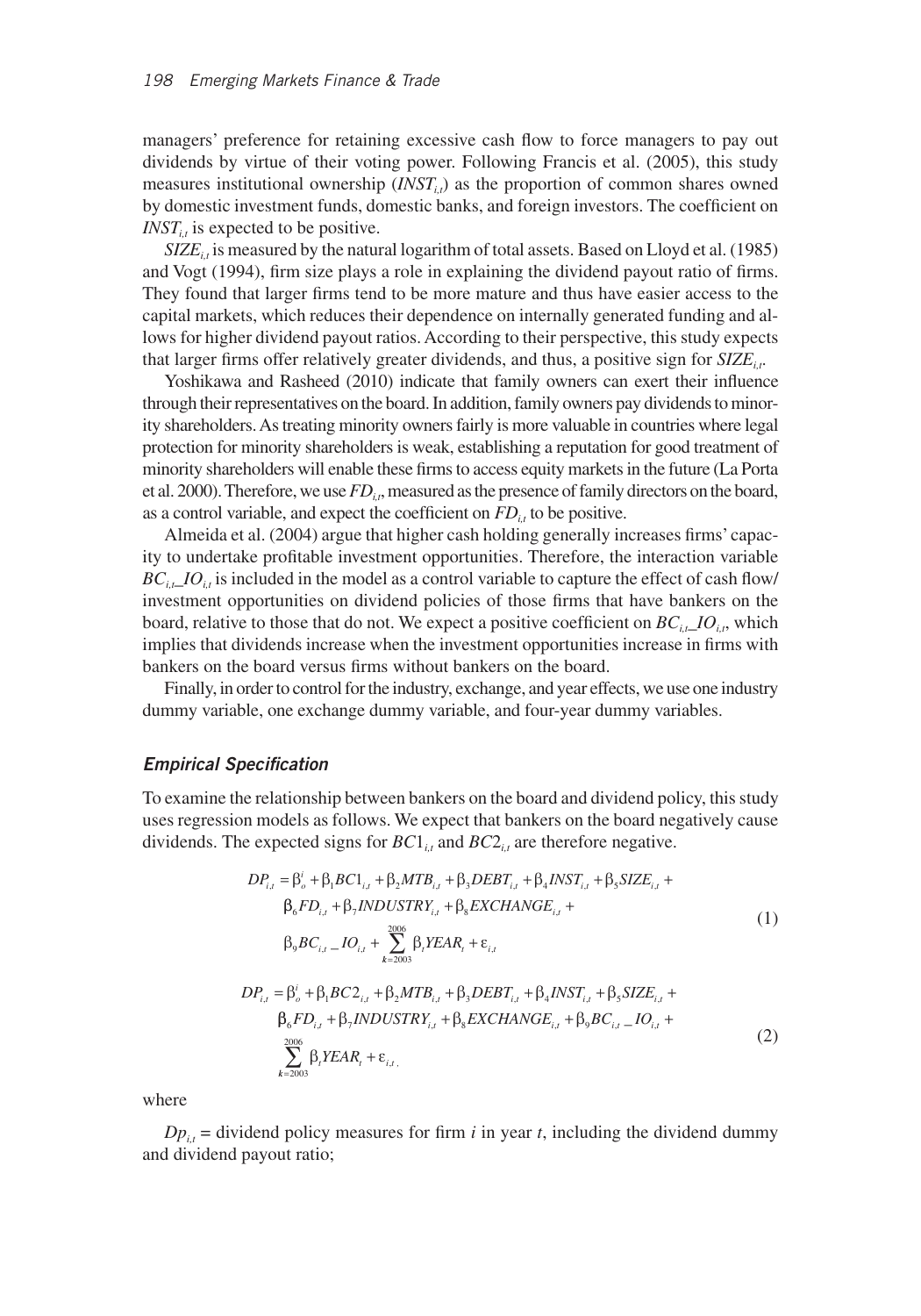$BC1_{ij}$  = the bankers on the board dummy, which equals 1 if the firm has a banker on its board in year *t*, and 0 otherwise;

 $BC2_i$  = the percentage of banker directors for firm *i* in year *t*;

 $MTB_i$  = the market-to-book ratio for firm *i* in year *t*;

 $DEBT_{i,t}$  = the ratio of total debt to total assets for firm *i* in year *t*;

 $INST_{i}$  = the percentage of common shares held by institutional investors;

 $SIZE_{i,t}$  = the natural logarithm of total assets for firm *i* in year *t*;

 $FD_{it}$  = the family director dummy, which equals 1 if firm *i* has one or more family directors on the board, and 0 otherwise;

 $INDUSTRY_i$  = the industry dummy, which equals 1 if firm *i* belongs to electronics industry, and 0 otherwise;

 $EXCHANCE_{i,t}$  = the exchange market dummy, which equals 1 if firm *i* belongs to the exchange market, and 0 otherwise;

 $IO_{it}$  = the investment in fixed assets (change in the net fixed assets plus depreciation) dividend by the beginning of the year net fixed asset for firm *i* in year *t*; and

 $YEAR<sub>t</sub>$  = the year dummy, which equals 1 for a specific year, and 0 otherwise.

## *Sample Selection and Data Source*

## *Sample Selection*

This study analyzes all companies listed on the Taiwan Stock Exchange (TSE) and overthe-counter (OTC) stock market over a five-year period from 2003 to 2007.<sup>9</sup> The sample is obtained based on the following criteria:

- 1. Firms with a fiscal year ending other than the calendar year-end are deleted.
- 2. In line with other studies (e.g., Peasnell et al. 2005; Vafeas 2005), this study excludes companies in the banking industry because of their substantially different types of corporate investment and accounting data.
- 3. Firms with substantial events, such as merging, declaring bankruptcy, or being unlisted during the sample period, are excluded.
- 4. Observations with incomplete data are excluded.

During this sample period, 5,063 observations satisfy these selection criteria. Of these observations, 232 (4.58 percent) are bankers on the board and 4,831 (95.42 percent) are not bankers on the board. The proportion of observations with bankers on the board in Taiwan is rare. Given the limited number of banker directors' observations, this study further adopts the matched-sample approach and identifies two firms without bankers on the board that match each firm with bankers on the board (i.e., on a two-to-one basis) in the same period, in the same industry, and of similar total assets (size).10 The technique employed helps control the influences of industry and size factors on banker directors. Four observations are eliminated because no suitable match is located.11 The final sample size comprises 684 observations.12 The sample selection process is reported in Panel A of Table 1. Panel B lists the frequency of firms with bankers on the board within respective sample years. The number of companies with bankers on the board increases over time, suggesting that banks play a role on the board of directors for firms. Table 2 illustrates the industry distribution of sample companies. The electronics industry firms represent the highest percentage (78.07 percent = 534/684). All but the electronics industry comprise less than 10 percent of the sample firms.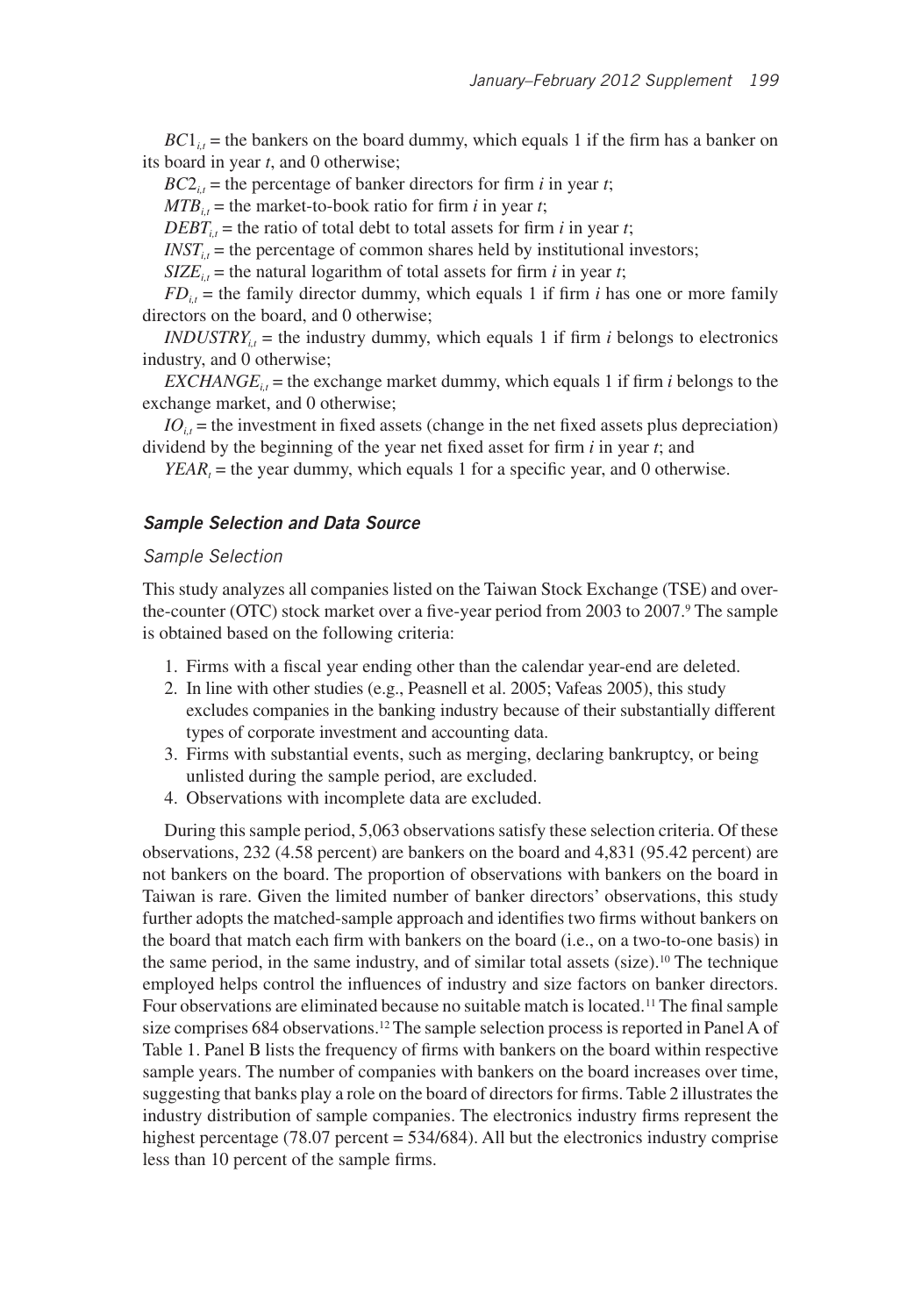| ï<br>ш<br>ı |
|-------------|
| l<br>ı      |
| i<br>Ľ<br>≗ |

| Table 1. Sample details                                          |                                                               |      |           |      |      |              |
|------------------------------------------------------------------|---------------------------------------------------------------|------|-----------|------|------|--------------|
|                                                                  | Panel A: Summary of sample selection procedures               |      |           |      |      |              |
| Criteria                                                         | Number<br>of obs.                                             |      |           |      |      |              |
| Initial sample                                                   | 5,499                                                         |      |           |      |      |              |
| Less: observations with noncalendar fiscal year-end              | 10                                                            |      |           |      |      |              |
| Observations with banking industry                               | 218                                                           |      |           |      |      |              |
| Observations that involved in substantial events                 | 207                                                           |      |           |      |      |              |
| Observations with incomplete dat                                 |                                                               |      |           |      |      |              |
| Total number of observations                                     | 5,063                                                         |      |           |      |      |              |
| Dividing into:                                                   |                                                               |      |           |      |      |              |
| Observations with bankers on the board                           | 232 (4.58%)                                                   |      |           |      |      |              |
| the board<br>Observations without bankers on 1                   | 4,831 (95.42%)                                                |      |           |      |      |              |
| Observations with bankers on the board from 2003 to 2007         | 232                                                           |      |           |      |      |              |
| Less: observations for which no control firm identified          | 4                                                             |      |           |      |      |              |
| Number of observations with bankers on the board                 | 228                                                           |      |           |      |      |              |
| Add: Number of observations matched on period, industry and size | 456                                                           |      |           |      |      |              |
| Final sample                                                     | 684                                                           |      |           |      |      |              |
|                                                                  | Panel B: Frequency of firms with bankers on the board by year |      |           |      |      |              |
| Year                                                             | 2003                                                          | 2004 | 2005      | 2006 | 2007 | <b>Total</b> |
| Number of firms                                                  | 36                                                            | 43   | $\exists$ | 50   | 58   | 228          |

Note: Difference between a firm's total assets and its control firms' total assets is greater than 20 percent. *Note:* Difference between a firm's total assets and its control firms' total assets is greater than 20 percent.

Percentage (%)

Percentage (%) 25.44 100.00 16.79 15.79 18.86 18.86 17.98 21.93 25.44 100.00

15.79

100.00

25.44

21.93

17.98

18.86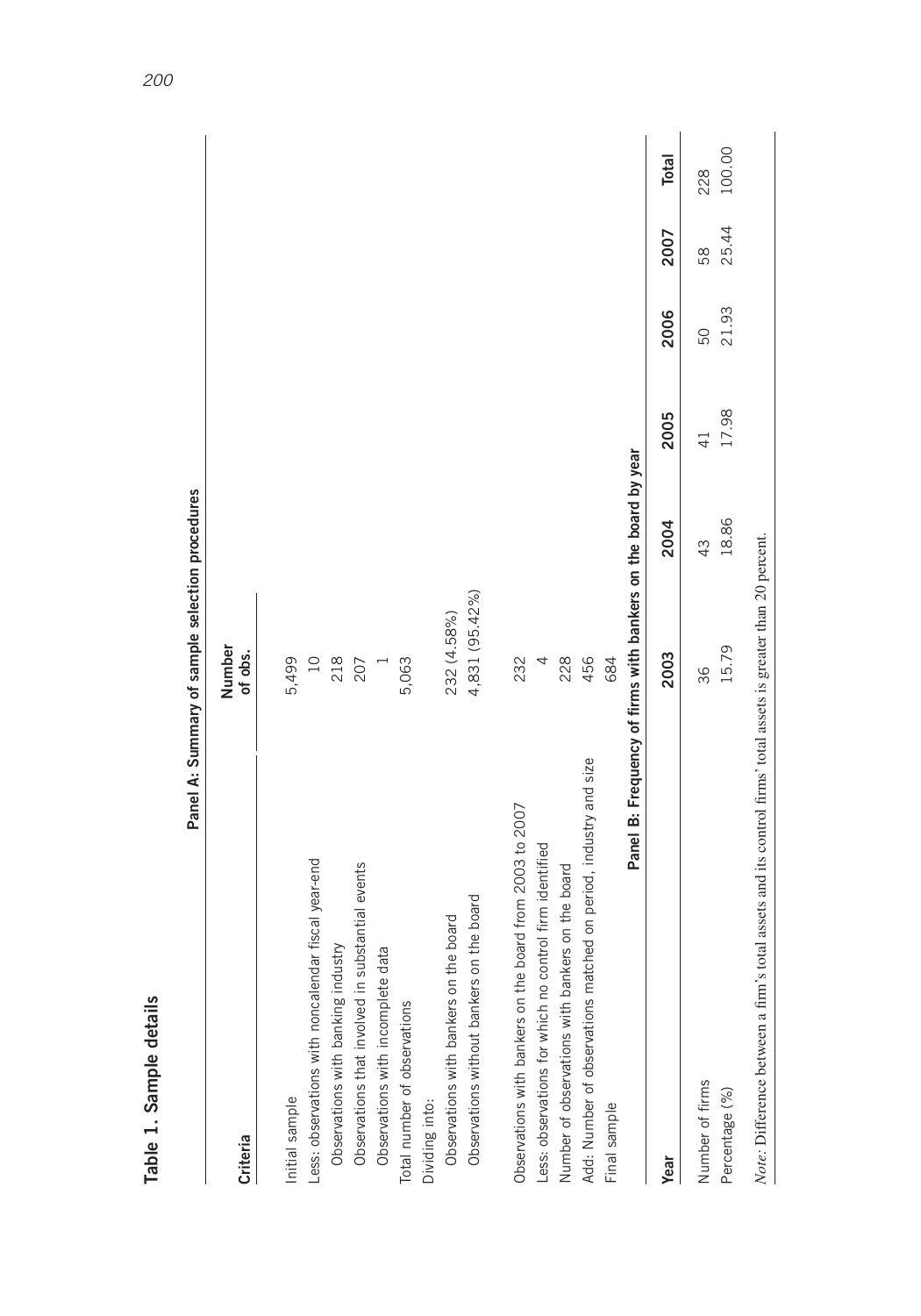|                  | <b>Firms with bankers</b><br>on the board                      | <b>Full sample</b> |            |
|------------------|----------------------------------------------------------------|--------------------|------------|
| Industry         | N                                                              | N                  | Percentage |
| Machinery        | 7                                                              | 21                 | 3.07       |
| Chemistry        | 15                                                             | 45                 | 6.58       |
| Steel and iron   | 4                                                              | 12                 | 1.75       |
| Electronics      | 178                                                            | 534                | 78.07      |
| Construction     | $\overline{c}$                                                 | 6                  | 0.88       |
| Transportation   | 4                                                              | 12                 | 1.75       |
| <b>Utilities</b> | 5                                                              | 15                 | 2.19       |
| Miscellaneous    | 13                                                             | 39                 | 5.70       |
| Total            | 228                                                            | 684                | 100.00     |
|                  | <i>Note:</i> The classification of industries is based on TEJ. |                    |            |

## Table 2. Industry distribution of sample firms

## *Data Source*

All the firm accounting data used to construct empirical analyses are retrieved from the *Taiwan Economic Journal* (TEJ) Finance database. Stock price information is obtained from the TEJ Bank database. Finally, data on banks on the board are collected from the TEJ Company database.

## Empirical Results

## *Descriptive Statistics*

Table 3 gives descriptions of the relevant variables along with their mean, standard deviation, first quartile, median, and third quartile. For comparison purposes, we provide descriptive statistics for all firms as well as separately for firms with and without bankers on the board. The means of  $DPI_{i,t}$  and  $DPI_{i,t}$  for firms with bankers on the board are 0.7368 and 0.5443, respectively, whereas the means of  $DPI_{i,t}$  and  $DPI_{i,t}$  for firms without bankers on the board are 0.7654 and 0.5756, respectively.

Table 4 presents the correlations among variables. Both  $DP1_{i,t}$  and  $DP2_{i,t}$  are positively related to  $EXCHANGE_{i,t}$  and  $BC2_{i,t}$ <sup> $MTB_{i,t}$ </sup>. Moreover,  $DEBT_{i,t}$  and  $INDUSTRY_{i,t}$  is negatively related to  $DP1_{i}$  and  $DP2_{i}$ . The correlations for all independent variables are below 0.8. The overall results of low intercorrelation among all independent variables indicate that multicollinearity does not appear to be a problem in the regression model. This study subsequently adopts the variance inflation factors (VIFs) to check for potential multicollinearity problems. The VIFs for each independent variable are less than 10. Therefore, no serious multicolinearity exits among the independent variables.<sup>13</sup>

## *Regression Results*

Table 5 presents the regression results of Equation (1) using  $DPI_{it}$  and  $DPI_{it}$  as dependent variables.14 In Panel A, the dependent variable equals 1 if the firm has positive dividend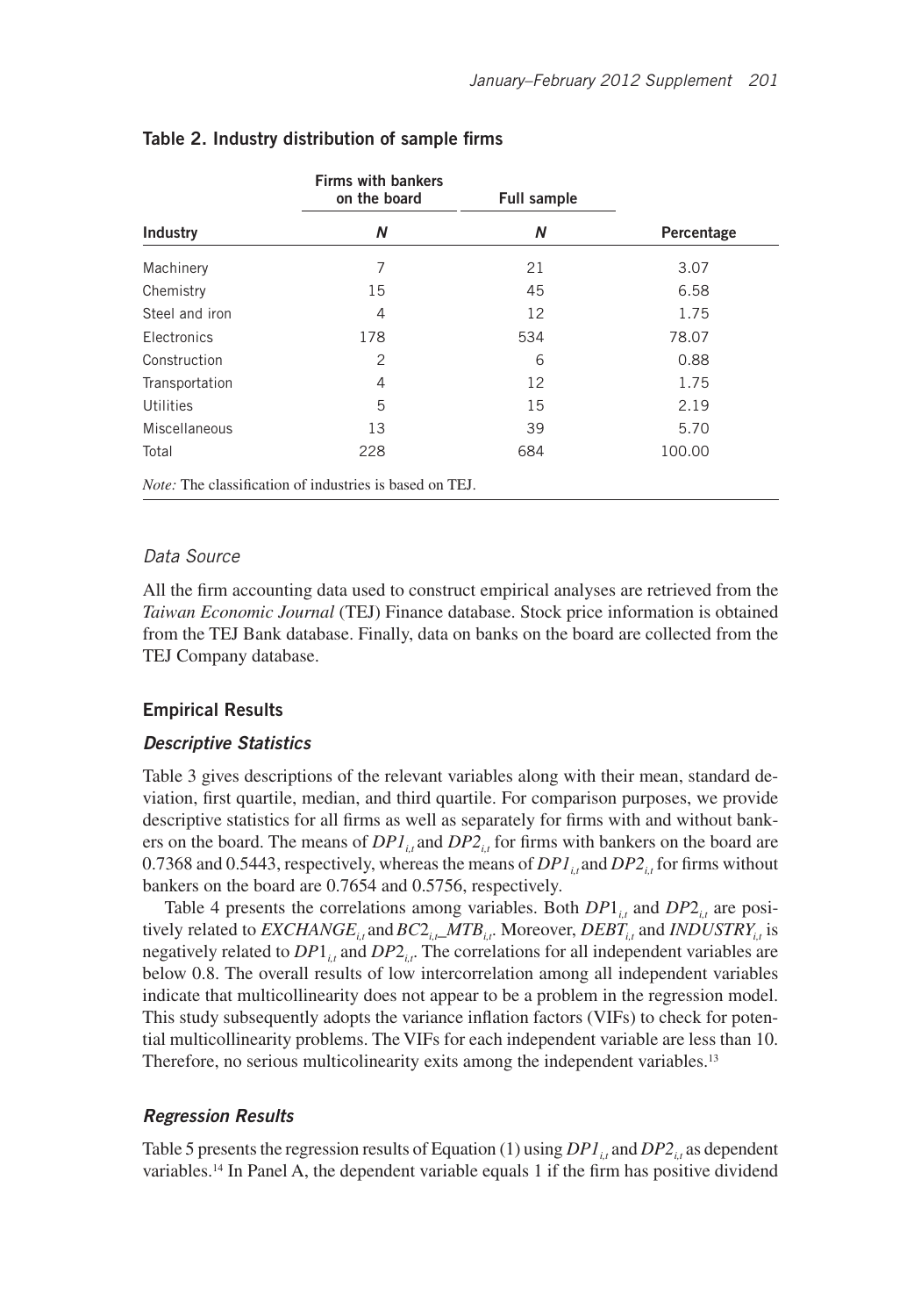| Table 3. Descriptive statistics                                           |                        |                                                                            |                                                |           |                |  |
|---------------------------------------------------------------------------|------------------------|----------------------------------------------------------------------------|------------------------------------------------|-----------|----------------|--|
| Variables                                                                 | Mean                   | Standard deviation                                                         | First quartile                                 | Median    | Third quartile |  |
|                                                                           |                        |                                                                            | Panel A: Descriptive statistics for full firms |           |                |  |
| $DPI_{ij}$                                                                | ∞<br>0.755             | 0.4299                                                                     | 1.0000                                         | 1.0000    | 1.0000         |  |
| $D$ P $2_{ij}$                                                            | $\mathcal{L}$<br>0.565 | 0.4384                                                                     | 0.1565                                         | 0.6641    | 0.7913         |  |
| $BCl_{\it it}$                                                            | S<br>0.333             | 0.4717                                                                     | 0.0000                                         | 0.0000    | 1.0000         |  |
| $BC2_{\iota,t}$                                                           | 0<br>0.055             | 0.0907                                                                     | 0.0000                                         | 0.0000    | 0.1215         |  |
|                                                                           | $\sim$<br>1.330        | 1.1559                                                                     | 0.9149                                         | 1.1121    | 1.4238         |  |
| $\begin{aligned} \textit{MTB}_{i,t} \\ \textit{DEBT}_{i,t} \end{aligned}$ | σ<br>0.374             | 0.1534                                                                     | 0.2627                                         | 0.3817    | 0.4757         |  |
| INST $_{kt}$                                                              | 4<br>0.131             | 0.1480                                                                     | 0.0236                                         | 0.0842    | 0.1873         |  |
| ASSET <sub>ik</sub> (\$thou.)                                             | 13,259,655             | 45,151,537                                                                 | 1,551,524                                      | 3,082,260 | 7,436,355      |  |
| FD <sub>it</sub>                                                          | ↖<br>0.894             | 0.3071                                                                     | 1.0000                                         | 1.0000    | 1.0000         |  |
| INDUSTR $Y_{kt}$                                                          | 0.780                  | 0.4141                                                                     | 1.0000                                         | 1.0000    | 1.0000         |  |
| $EXCHANGE_{i,t}$                                                          | 4<br>0.580             | 0.4939                                                                     | 0.0000                                         | 1.0000    | 1.0000         |  |
| $BC1_{i,t-}IO_{i,t}$                                                      | σ<br>0.454             | 0.9247                                                                     | 0.0000                                         | 0.0000    | 0.9545         |  |
| $BC2_{i,t-}IO_{i,t}$                                                      | ഥ<br>0.079             | 0.2200                                                                     | 0.0000                                         | 0.0000    | 0.1299         |  |
|                                                                           |                        | Panel B: Descriptive statistics for firms with bankers on the board sample |                                                |           |                |  |
| $DPI_{ij}$                                                                | $\infty$<br>0.736      | 0.4413                                                                     | 0.0000                                         | 1.0000    | 1.0000         |  |
| $DP2_{ij}$                                                                | S<br>0.544             | 0.3830                                                                     | 0.0000                                         | 0.6531    | 0.7953         |  |
| $BC1_{it}$                                                                | $\infty$<br>0.167      | 0.0770                                                                     | 0.1146                                         | 0.1429    | 0.2000         |  |
| $MTB_{ij}$                                                                | 5<br>1.293             | 1.1820                                                                     | 0.9056                                         | 1.1060    | 1.4095         |  |
| $DEBT_{i,t}$                                                              | G<br>0.367             | 0.1436                                                                     | 0.2683                                         | 0.3780    | 0.4652         |  |
| $INST_{ij}$                                                               | 0.1768                 | 0.1634                                                                     | 0.0549                                         | 0.1234    | 0.2509         |  |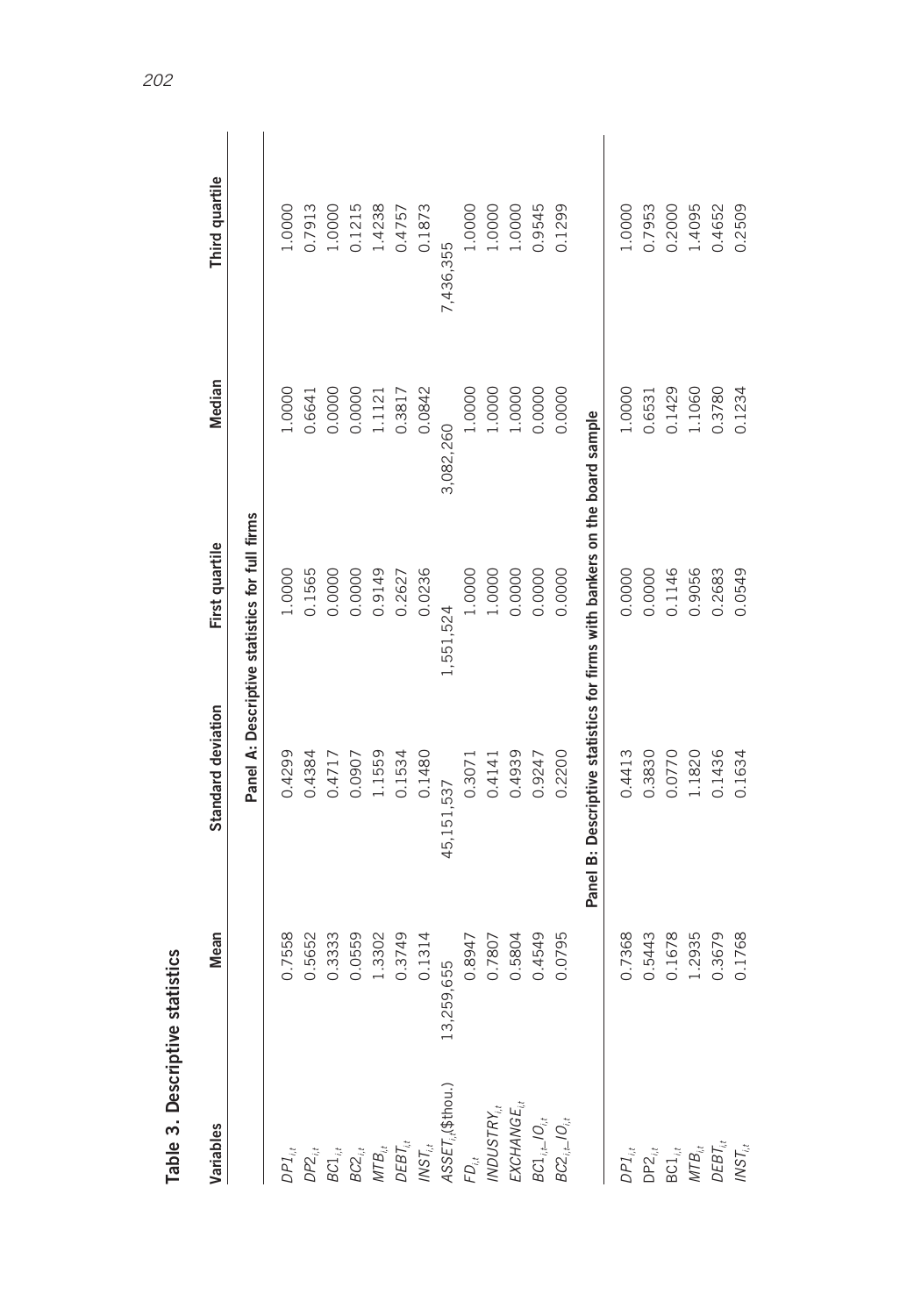| Panel C: Descriptive statistics for firms without bankers on the board sample<br>3,082,260<br>0.1297<br>0.9536<br>1.0000<br>0.2948<br>0.9196<br>0.2588<br>1.0000<br>0.0114<br>1.0000<br>0.0000<br>1.0000<br>.,552,659 | 0.3279<br>0.4242<br>0.2959<br>0.4988<br>0.4147<br>1.1514<br>1.1434<br>0.4637 |            |
|-----------------------------------------------------------------------------------------------------------------------------------------------------------------------------------------------------------------------|------------------------------------------------------------------------------|------------|
|                                                                                                                                                                                                                       |                                                                              |            |
|                                                                                                                                                                                                                       |                                                                              |            |
|                                                                                                                                                                                                                       |                                                                              |            |
|                                                                                                                                                                                                                       |                                                                              |            |
|                                                                                                                                                                                                                       |                                                                              |            |
|                                                                                                                                                                                                                       |                                                                              |            |
|                                                                                                                                                                                                                       |                                                                              |            |
|                                                                                                                                                                                                                       |                                                                              |            |
|                                                                                                                                                                                                                       |                                                                              |            |
|                                                                                                                                                                                                                       |                                                                              | 0.1582     |
|                                                                                                                                                                                                                       |                                                                              | 0.1341     |
|                                                                                                                                                                                                                       |                                                                              | 45,119,034 |
|                                                                                                                                                                                                                       |                                                                              | 0.3128     |
| 1.0000                                                                                                                                                                                                                |                                                                              | 0.4142     |
| 0.0000                                                                                                                                                                                                                |                                                                              | 0.4911     |

*Notes:* This table gives descriptions of the research variables along with their mean, standard deviation, first quartile, median, and third quartile. *DP*1*i,t* = the dividend dummy, to the exchange market, and 0 otherwise. *IO<sub>i</sub>* = the investment in fixed assets (change in the net fixed assets plus depreciation) dividend by the beginning of the year net fixed Notes: This table gives descriptions of the research variables along with their mean, standard deviation, first quartile, median, and third quartile. DP1 $_{i,i}$  = the dividend dummy, to the exchange market, and 0 otherwise.  $IO_{U}$  = the investment in fixed assets (change in the net fixed assets plus depreciation) dividend by the beginning of the year net fixed industry dummy, which equals 1 if firm *i* belongs to the electronics industry, and 0 otherwise. *EXCHANGE<sub>is</sub>* = the exchange market dummy, which equals 1 if firm *i* belongs industry dummy, which equals 1 if firm *i* belongs to the electronics industry, and 0 otherwise. *EXCHANGE<sub>it</sub>* = the exchange market dummy, which equals 1 if firm *i* belongs to earnings per share for firm *i* in year *t*. BC1<sub>i<sub>i</sub> = the bankers on the board dummy, which equals 1 if the firm has a banker on its board in year *t*, and 0 otherwise. BC2<sub>ii</sub> = the</sub> assets for firm *i* in year *t*.  $FD_{ti}$  = the family director dummy, which equals one if firm *i* has one or more family directors on the board, and zero otherwise. *INDUSTRY*<sub>is</sub> = the assets for firm *i* in year *t*. *FD<sub>ii</sub>* = the family director dummy, which equals one if firm *i* has one or more family directors on the board, and zero otherwise. *INDUSTRY<sub>i</sub>* = the to earnings per share for firm *i* in year t. BCl<sub>ti</sub> = the bankers on the board dummy, which equals 1 if the firm has a banker on its board in year t, and 0 otherwise. BC2<sub>i</sub>, = the which equals 1 for firms in year tif the annual amount of dividends paid is positive, and 0 otherwise.  $DP2_{i,t} =$  dividend payout ratio, which is the ratio of dividend per share which equals 1 for firms in year *t* if the annual amount of dividends paid is positive, and 0 otherwise. *DP2<sub>il</sub>* = dividend payout ratio, which is the ratio of dividend per share percentage of banker directors for firm *i* in year *t. MTB<sub>1</sub>* = the ratio of market value of equity plus book value of debt to the book value of assets for firm *i* in year *t. DEBT<sub>1</sub>* percentage of banker directors for firm *i* in year *t*. *MTB<sub>i,</sub>* = the ratio of market value of equity plus book value of debt to the book value of assets for firm *i* in year *t*. *DEBT<sub>i</sub>* = the ratio of total debt to total assets for firm *i* in year *i*. INST<sub>ii</sub> = the percentage of common shares held by institutional investors. Asset<sub>ii</sub> = the natural logarithm of total = the ratio of total debt to total assets for firm *i* in year *t*. *INSTi,t* = the percentage of common shares held by institutional investors. *Asseti,t*= the natural logarithm of total asset for firm *i* in year *t*. The sample size is 684 observations. asset for firm *i* in year *t*. The sample size is 684 observations.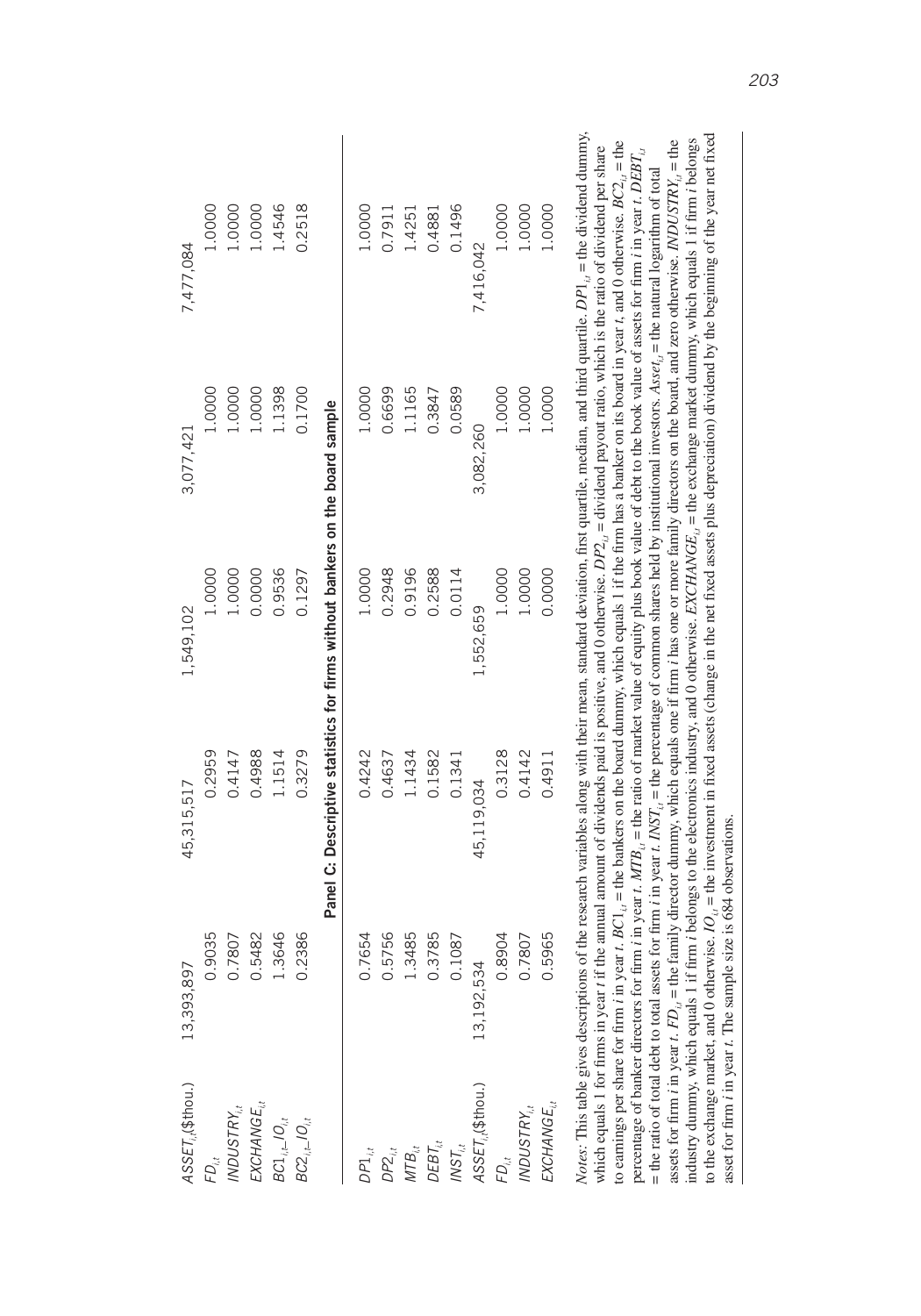| Variables                         | $DP1_{\tilde{t},t}$                | $DP2_{\mu}$           | $\bm{B}\mathbf{C}\mathbf{1}_{_{l\!I}}$ | $BC2_{it}$ | $MTB_{it}$  | $DEBT_{i,t}$ | INST $_{it}$     | SIZE,       | $\bar{E}_{\mu}$ |                     | INDUSTRY, EXCHANGE, , BC1, , _ IO, , _ BC2, , _ IO, , |            |            |
|-----------------------------------|------------------------------------|-----------------------|----------------------------------------|------------|-------------|--------------|------------------|-------------|-----------------|---------------------|-------------------------------------------------------|------------|------------|
| $DP1_{i,t}$                       |                                    | $0.747***$            | $-0.031$                               | $-0.058$   | 0.023       | $-0.222***$  | $0.092**$        | $0.139***$  | $-0.018$        | $-0.128***$         | $0.213***$                                            | $0.212***$ | $0.207***$ |
| $DP2_{i,t}$                       | $0.733***$                         |                       | $-0.007$                               | $-0.024$   | $-0.045$    | $-0.179***$  | 0.039            | 0.055       | 0.016           | $-0.175***$         | $0.151***$                                            | $0.182***$ | $0.178***$ |
| $BC1_{it}$                        | $-0.031$                           | $-0.034$              |                                        | $0.974***$ | $-0.015$    | $-0.028$     | $0.259***$       | 0.000       | 0.020           | 0.000               | $-0.046$                                              | $0.726***$ | $0.726***$ |
| $BC2_{\mu t}$                     | $-0.084**$                         | $-0.065*$             | $0.872***$                             |            | $-0.006$    | $-0.036$     | $0.248***-0.037$ |             | 0.021           | 0.001               | $-0.066*$                                             | 0.685***   | $0.695***$ |
| $MTB_{\mu t}$                     |                                    | $-0.103***-0.123***$  | $-0.022$                               | 0.011      |             | $-0.141***$  | $0.078**$        | $-0.133***$ | $-0.091**$      | $0.141***$          | $-0.102***$                                           | 0.007      | 0.009      |
| $DEBT_{\!\scriptscriptstyle i,t}$ |                                    | $-0.242***$ -0.184*** | $-0.033$                               | $-0.001$   | $-0.135***$ |              | 0.005            | $0.195***$  | $0.079*$        | $-0.031$            | $-0.004$                                              | $-0.063$   | $-0.064$   |
| $INST_{it}$                       | 0.064*                             | $-0.008$              | $0.217***$                             | $0.261***$ | 0.042       | 0.040        |                  | $0.350***$  | $-0.032$        | 0.032               | $0.219***$                                            | $0.206***$ | $0.205***$ |
| SIZE,                             | $0.121***$                         | $0.070*$              | 0.000                                  | $-0.054$   | $-0.163***$ | $0.177***$   | $0.414***$       |             |                 | $0.111**-0.130**$   | $0.590***$                                            | $0.094**$  | $0.089**$  |
| FD <sub>it</sub>                  | $-0.018$                           | 0.023                 | 0.020                                  | 0.032      | $-0.071*$   | $0.078**$    | $-0.040$         | $0.090**$   |                 | $-0.090**$          | $0.172***$                                            | 0.044      | 0.047      |
|                                   | $NDUSTRY_{14}$ -0.128*** -0.158*** |                       | 0.000                                  | $-0.007$   | $0.115***$  | $-0.049$     | 0.034            | $-0.074*$   | $-0.090**$      |                     | $-0.193***$                                           | $-0.021$   | $-0.023$   |
| $EXCHANCE_{i,t}$                  | $0.213***$                         | $0.172***$            | $-0.046$                               | $-0.061$   | $-0.122***$ | $-0.011$     | $0.193***$       | $0.531***$  |                 | $0.172***-0.193***$ |                                                       | 0.032      | 0.029      |
| $BC1_{i,t\leftarrow}/O_{i,t}$     | $0.120***$                         | 0.049                 | $0.318***$                             | $0.250***$ | $-0.011$    | $-0.045$     | $0.071*$         | 0.015       | 0.016           | 0.061               | 0.009                                                 |            | $0.998***$ |
| $BC2_{i,\pm}$ /O <sub>i,t</sub>   | $0.122***0.065*$                   |                       | $0.310***$                             | $0.304***$ | $-0.010$    | $-0.037$     | $0.103***$       | 0.015       | 0.029           | 0.051               | 0.019                                                 | $0.942***$ |            |

director dummy, which equals 1 if firm *i* has one or more family directors on the board, and 0 otherwise. *INDUSTRY<sub>i,</sub>* = the industry dummy, which equals 1 if firm *i* belongs the investment in fixed assets (change in the net fixed assets plus depreciation) dividend by the beginning of the year net fixed asset for firm *i* in year *t*. The sample size is 684 director dummy, which equals 1 if firm *i* has one or more family directors on the board, and 0 otherwise. *INDUSTRY*, = the industry dummy, which equals 1 if firm *i* belongs the investment in fixed assets (change in the net fixed assets plus depreciation) dividend by the beginning of the year net fixed asset for firm *i* in year t. The sample size is 684 the dividend dummy, which equals 1 for firms in year *t* if the annual amount of dividends paid is positive, and 0 otherwise. *DP*2<sub>*i*,<sup> $=$ </sup> dividend payout ratio, which is the ratio</sub>  $\circ$ of dividend per share to earnings per share for firm *i* in year t.  $BC1_{ij}$  = the bankers on the board dummy, which equals 1 if the firm has a banker on its board in year t, and 0 of dividend per share to earnings per share for firm *i* in year *t*. *BC*1*i,t* = the bankers on the board dummy, which equals 1 if the firm has a banker on its board in year *t*, and 0 firm *i* in year t. DEBT<sub>i</sub> = the ratio of total debt to total assets for firm *i* in year t. INST<sub>i</sub> = the percentage of common shares held by institutional investors. FD<sub>i</sub>, = the family firm *i* in year *t. DEBT<sub>ic</sub>* = the ratio of total debt to total assets for firm *i* in year *t. INST<sub>ic</sub>* = the percentage of common shares held by institutional investors.  $FD_{i,c}$  = the family to the electronics industry, and 0 otherwise. EXCHANGE<sub>u</sub> = the exchange market dummy, which equals 1 if firm i belongs to the exchange market, and 0 otherwise. IO<sub>ii</sub> = otherwise.  $BC_{2i}$  = the percentage of banker directors for firm *i* in year t. MTB<sub>i</sub> = the ratio of market value of equity plus book value of debt to the book value of assets for to the electronics industry, and 0 otherwise. *EXCHANGE<sub>i,</sub>* = the exchange market dummy, which equals 1 if firm *i* belongs to the exchange market, and 0 otherwise.  $IO_i$ , = otherwise.  $BC_{2i}$  = the percentage of banker directors for firm *i* in year *t. MTB<sub>i</sub>*, = the ratio of market value of equity plus book value of debt to the book value of assets for observations.  $*$ ,  $**$ , and  $***$  significant at  $p < 10$  percent, 5 percent, and 1 percent, respectively, for a two-tailed test. *p* < 10 percent, 5 percent, and 1 percent, respectively, for a two-tailed test.observations. \*, \*\*, and \*\*\* significant at

*204 Emerging Markets Finance & Trade*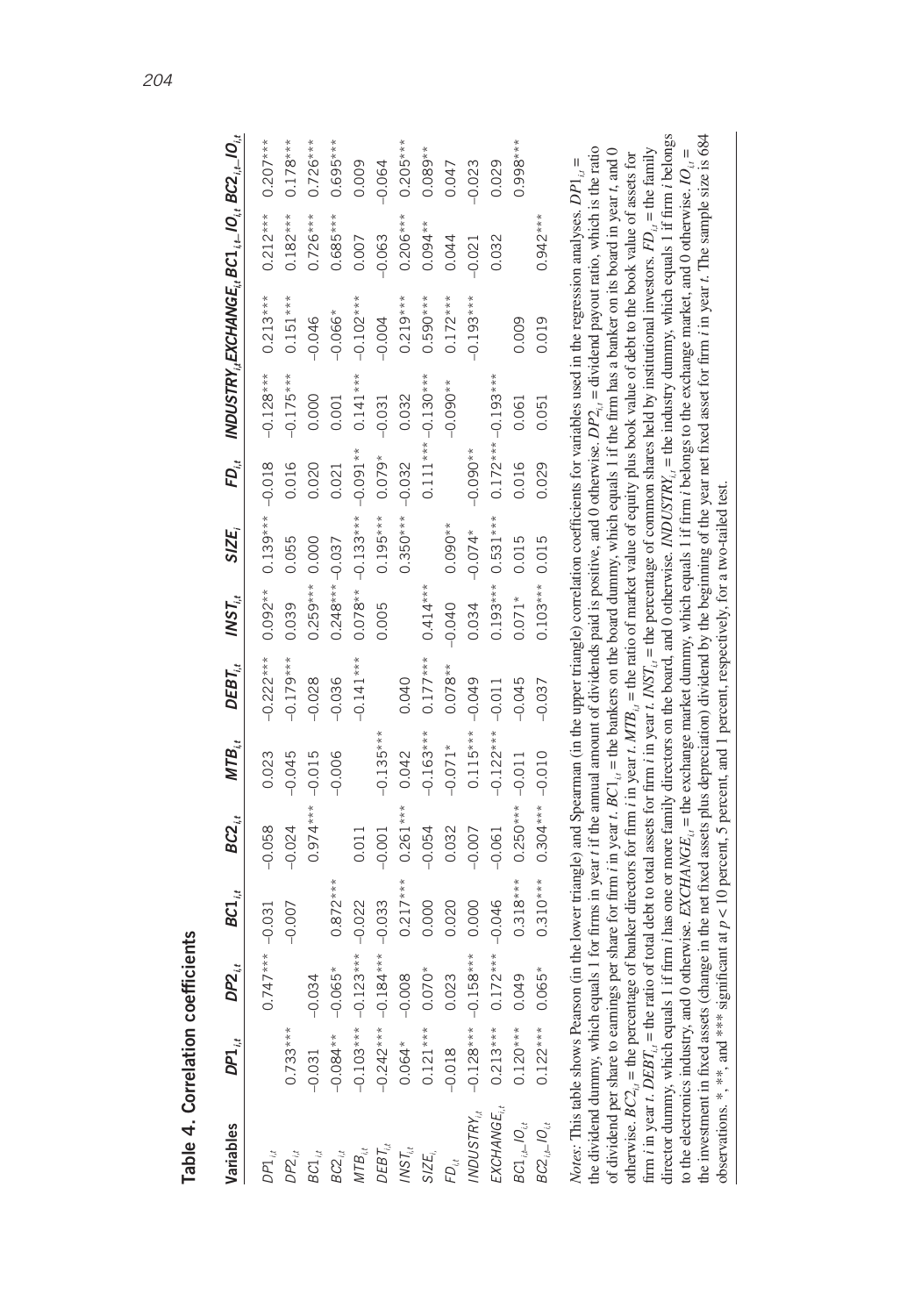|                                                                                                                                             |                |             |              | Lanel v: Forlow Exillidies |             |              |               |  |
|---------------------------------------------------------------------------------------------------------------------------------------------|----------------|-------------|--------------|----------------------------|-------------|--------------|---------------|--|
|                                                                                                                                             |                |             | Equation (1) |                            |             | Equation (2) |               |  |
| Variables                                                                                                                                   | Predicted sign | Coefficient | نا<br>S.E    | $\equiv$                   | Coefficient | نا<br>ئ      | $\frac{1}{2}$ |  |
| Constant                                                                                                                                    |                | $2.526*$    | 1.515        |                            | $2.777*$    | 1.529        |               |  |
| $BC1_{_{i,t}}$                                                                                                                              |                | $-0.886***$ | 0.244        | 1.189                      |             |              |               |  |
| $BC2_{i,t}$                                                                                                                                 |                |             |              |                            | $-5.485***$ | 1.352        | 1.226         |  |
|                                                                                                                                             |                | $-0.186**$  | 0.100        | 1.22                       | $-0.194**$  | 0.102        | 1.121         |  |
|                                                                                                                                             |                | $-4.654***$ | 0.726        | 1.097                      | $-4.801***$ | 0.735        | 1.095         |  |
|                                                                                                                                             |                | 0.816       | 0.808        | 1.347                      | 1.056       | 0.816        | 1.405         |  |
| $\begin{array}{l} \textit{MTB}_{i,t} \\ \textit{DEB} \, \textit{T}_{i,t} \\ \textit{INS} \, \textit{T}_{i,t} \\ \textit{SIZE}, \end{array}$ |                | 0.230       | 0.232        | 1.756                      | 0.206       | 0.233        | 1.791         |  |
| $\mathit{FD}_{it}$                                                                                                                          |                | $-0.453$    | 0.347        | 1.054                      | $-0.409$    | 0.348        | 1.057         |  |
| NDUSTRY <sub>it</sub>                                                                                                                       |                | $-0.888***$ | 0.283        | 1.067                      | $-0.910***$ | 0.285        | 1.067         |  |
| $XCHANCE_{i,t}$                                                                                                                             |                | $0.680***$  | 0.240        | 1.517                      | $0.662***$  | 0.239        | 1.514         |  |
| $BC1_{i,\leftarrow}IO_{i,t}$                                                                                                                |                | $1.121***$  | 0.288        | 1.123                      |             |              |               |  |
|                                                                                                                                             |                |             |              |                            | 5.003***    | 1.426        | 1.113         |  |
|                                                                                                                                             |                | $-0.117$    | 0.319        | 1.429                      | $-0.158$    | 0.318        | 1.427         |  |
|                                                                                                                                             |                | 0.271       | 0.320        | 1.478                      | 0.261       | 0.321        | 1.478         |  |
|                                                                                                                                             |                | $-0.042$    | 0.318        | 1.492                      | $-0.065$    | 0.318        | 1.495         |  |
| $YEAR_{2006}$                                                                                                                               |                | $-0.253$    | 0.290        | 1.468                      | $-0.263$    | 0.292        | 1.468         |  |
| Nagelkerke R <sup>2</sup>                                                                                                                   |                | 0.265       | 0.265        |                            |             |              |               |  |
| $\approx$                                                                                                                                   |                | 133.838***  | 133.686***   |                            |             |              |               |  |
|                                                                                                                                             |                |             |              |                            |             |              | (continues)   |  |

Panel A: Logistic estimates Panel A: Logistic estimates

Table 5. Regression results for Equations 1 and 2

Table 5. Regression results for Equations 1 and 2

*January–February 2012 Supplement 205*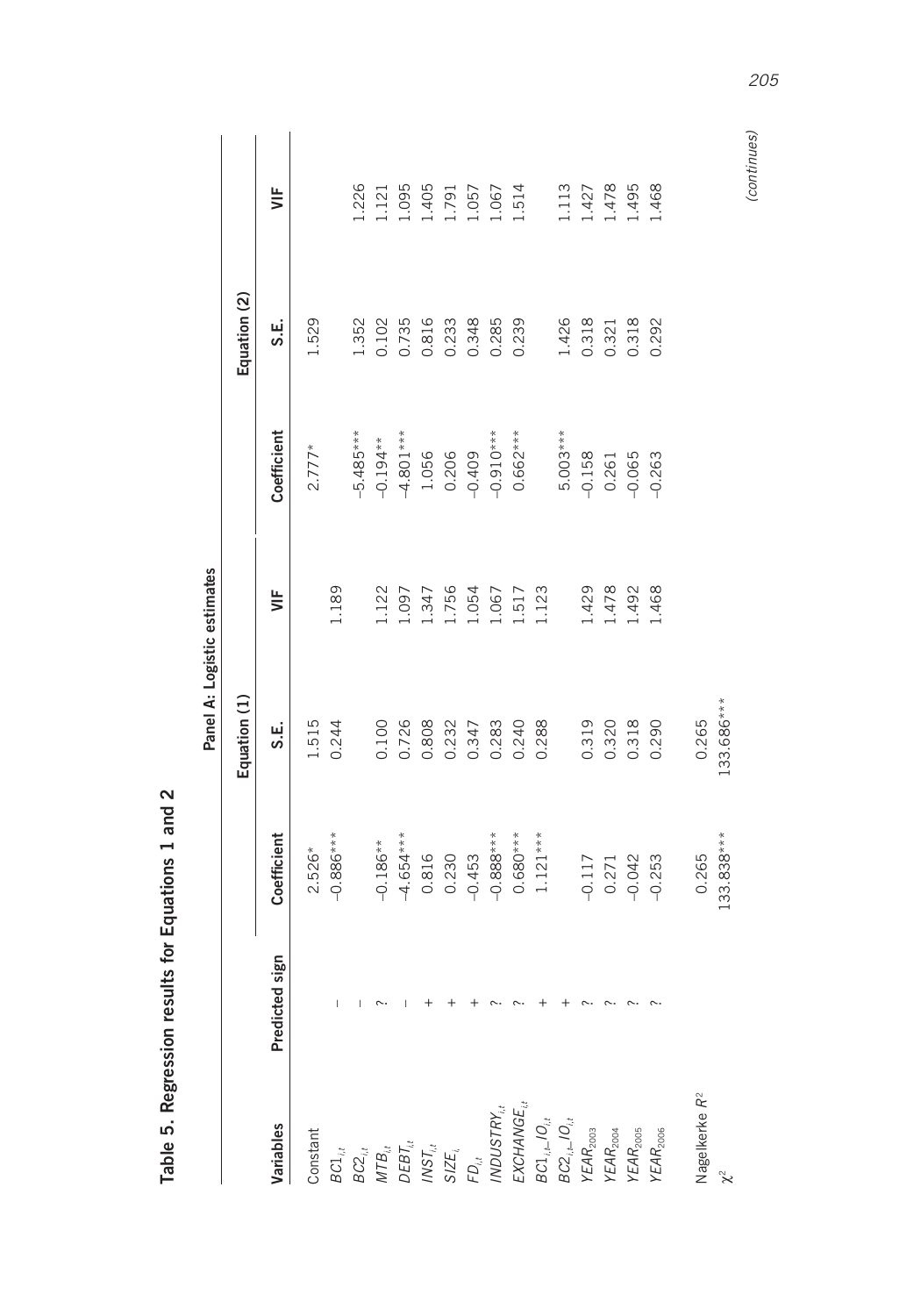| Table 5. Continued                                                                                                                              |                |             |              |                                  |                            |                                  |                                                                 |  |
|-------------------------------------------------------------------------------------------------------------------------------------------------|----------------|-------------|--------------|----------------------------------|----------------------------|----------------------------------|-----------------------------------------------------------------|--|
|                                                                                                                                                 |                |             |              | Panel B: OLS estimates           |                            |                                  |                                                                 |  |
|                                                                                                                                                 |                |             | Equation (1) |                                  |                            | Equation (2)                     |                                                                 |  |
| /ariables                                                                                                                                       | Predicted sign | Coefficient | نا<br>\$     | $\frac{1}{2}$                    | Coefficient                | نيا<br>\$                        | $\frac{1}{2}$                                                   |  |
| Constant                                                                                                                                        |                | $0.772***$  | 3.264        |                                  | $0.811***$                 | 3.402                            |                                                                 |  |
| $BCl_{\ _{lf}}$                                                                                                                                 |                | $-0.048$    | $-1.299$     | 1.189                            |                            |                                  |                                                                 |  |
|                                                                                                                                                 |                |             |              |                                  | $-0.376*$                  |                                  | 1.226                                                           |  |
|                                                                                                                                                 |                | $-0.040**$  | $-2.723$     | 1.22                             | $-0.040***$                |                                  | 1.121                                                           |  |
| $\begin{array}{l} B C 2_{i,t} \\ M T B_{i,t} \\ D E B \mathcal{T}_{i,t} \\ N S I \mathcal{L} E_{i,t} \\ S I Z E_{i,t} \\ F D_{i,t} \end{array}$ |                | $-0.599***$ | $-5.486$     | <b>L60<sup>T</sup></b>           | $-0.590***$                | $-1.933$<br>$-2.717$<br>$-5.420$ | 1.095                                                           |  |
|                                                                                                                                                 |                | $-0.069$    | $-0.548$     |                                  |                            | $-0.348$                         |                                                                 |  |
|                                                                                                                                                 |                | 0.021       | 0.566        | 1.347<br>1.756<br>1.054<br>1.067 | $-0.045$<br>0.015<br>0.001 |                                  | $\begin{array}{c} 1.405 \\ 1.791 \\ 1.057 \\ 1.067 \end{array}$ |  |
|                                                                                                                                                 |                | $-0.001$    | $-0.018$     |                                  |                            | 0.393<br>0.010                   |                                                                 |  |
| <b>INDUSTRY</b> $_{it}$                                                                                                                         |                | $-0.145***$ | $-3.631$     |                                  | $-0.147***$                | $-3.693$                         |                                                                 |  |
| $\mathsf{EXCHANCE}_{i,t}$                                                                                                                       |                | $0.108***$  | 2.708        | 1.517<br>1.123                   | $0.107***$                 | 2.696                            | 1.514                                                           |  |
| $BC1_{i,t=1}O_{i,t}$                                                                                                                            |                | 0.012       | 1.579        |                                  |                            |                                  |                                                                 |  |
| $BC2_{i,\text{t}-}IO_{i,t}$                                                                                                                     |                |             |              |                                  | $0.106**$                  | 2.191                            | 1.113                                                           |  |
| YERAR <sub>2003</sub>                                                                                                                           |                | $-0.059$    | $-1.131$     | 1.429                            | $-0.061$                   | $-1.165$                         | 1.427                                                           |  |

Table 5. Continued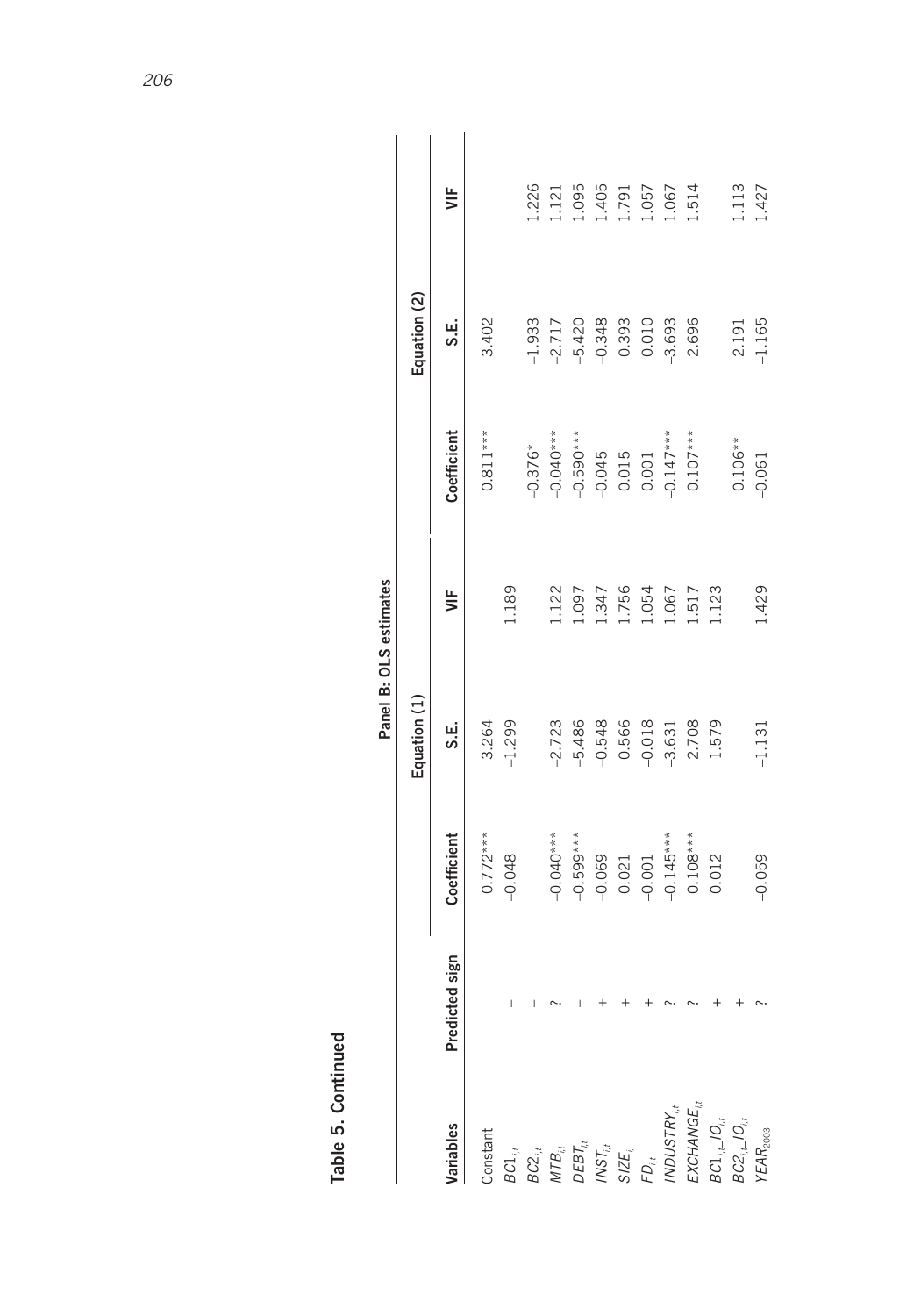| /EAR <sub>2004</sub><br>/EAR <sub>2005</sub><br>/EAR <sub>2006</sub> | 0.017<br>0.064<br>0.009    | 0.352<br>1.266<br>-0.201     | 1.478<br>1.492<br>1.468 | 0.017<br>190.0<br>0.009 | 0.337<br>1.211<br>-0.190 | 1.478<br>1.495<br>1.468 |
|----------------------------------------------------------------------|----------------------------|------------------------------|-------------------------|-------------------------|--------------------------|-------------------------|
|                                                                      |                            |                              |                         |                         |                          |                         |
|                                                                      |                            |                              |                         |                         |                          |                         |
| \djusted,                                                            | 2.077<br>0.090<br>5.208*** | $2.085$<br>0.095<br>5.502*** |                         |                         |                          |                         |
| -statistic                                                           |                            |                              |                         |                         |                          |                         |
|                                                                      |                            |                              |                         |                         |                          |                         |

*Notes: DP1<sub>i,i</sub>* = the dividend dummy, which equals 1 for firms in year *t* if the annual amount of dividends paid is positive, and 0 otherwise. *DP*2<sub>*i*i</sub> = dividend payout ratio, investors. *FD<sub>i,</sub>* = the family director dummy, which equals 1 if firm *i* has one or more family directors on the board, and 0 otherwise. *INDUSTRY<sub>i,</sub>* = the industry dummy, *Notes:*  $DP_1$ , = the dividend dummy, which equals 1 for firms in year t if the annual amount of dividends paid is positive, and 0 otherwise.  $DP_2$ , = dividend payout ratio, board in year t, and 0 otherwise.  $BC_2$ , = the percentage of banker directors for firm i in year t.  $MTB_i$  = the ratio of market value of equity plus book value of debt to the board in year *t*, and 0 otherwise.  $BC2<sub>i</sub>$  = the percentage of banker directors for firm *i* in year *t. MTB<sub>i</sub>* = the ratio of market value of equity plus book value of debt to the investors. FD, = the family director dummy, which equals 1 if firm i has one or more family directors on the board, and 0 otherwise. *INDUSTRY*, = the industry dummy book value of assets for firm *i* in year *t. DEBT<sub>u</sub>* = the ratio of total debt to total assets for firm *i* in year *t*. *INST<sub>u</sub>* = the percentage of common shares held by institutional book value of assets for firm *i* in year *t. DEBT<sub>i,</sub>* = the ratio of total debt to total assets for firm *i* in year *t*. *INST<sub>i,</sub>* = the percentage of common shares held by institutional which is the ratio of dividend per share to earnings per share for firm *i* in year t.  $BCL_{i}$  = the bankers on the board dummy, which equals 1 if the firm has a banker on its which is the ratio of dividend per share to earnings per share for firm *i* in year *t*. *BC*1<sub>*i*,</sub> = the bankers on the board dummy, which equals 1 if the firm has a banker on its exchange market, and 0 otherwise.  $IO_{i,j}$  = the investment in fixed assets (change in the net fixed assets plus depreciation) dividend by the beginning of the year net fixed exchange market, and 0 otherwise.  $IO_{ii}$  = the investment in fixed assets (change in the net fixed assets plus depreciation) dividend by the beginning of the year net fixed asset for firm *i* in year *t*. The sample size is 684 observations. \*, \*\*, and \*\*\* significant at  $p < 10$  percent, 5 percent, and 1 percent, respectively, for a two-tailed test. asset for firm *i* in year *t*. The sample size is 684 observations. \*, \*\*, and \*\*\* significant at *p* < 10 percent, 5 percent, and 1 percent, respectively, for a two-tailed test.which equals 1 if firm *i* belongs to the electronics industry, and 0 otherwise. *EXCHANGE<sub>i,</sub>* = the exchange market dummy, which equals 1 if firm *i* belongs to the which equals 1 if firm *i* belongs to the electronics industry, and 0 otherwise. *EXCHANGE<sub>it</sub>* = the exchange market dummy, which equals 1 if firm *i* belongs to the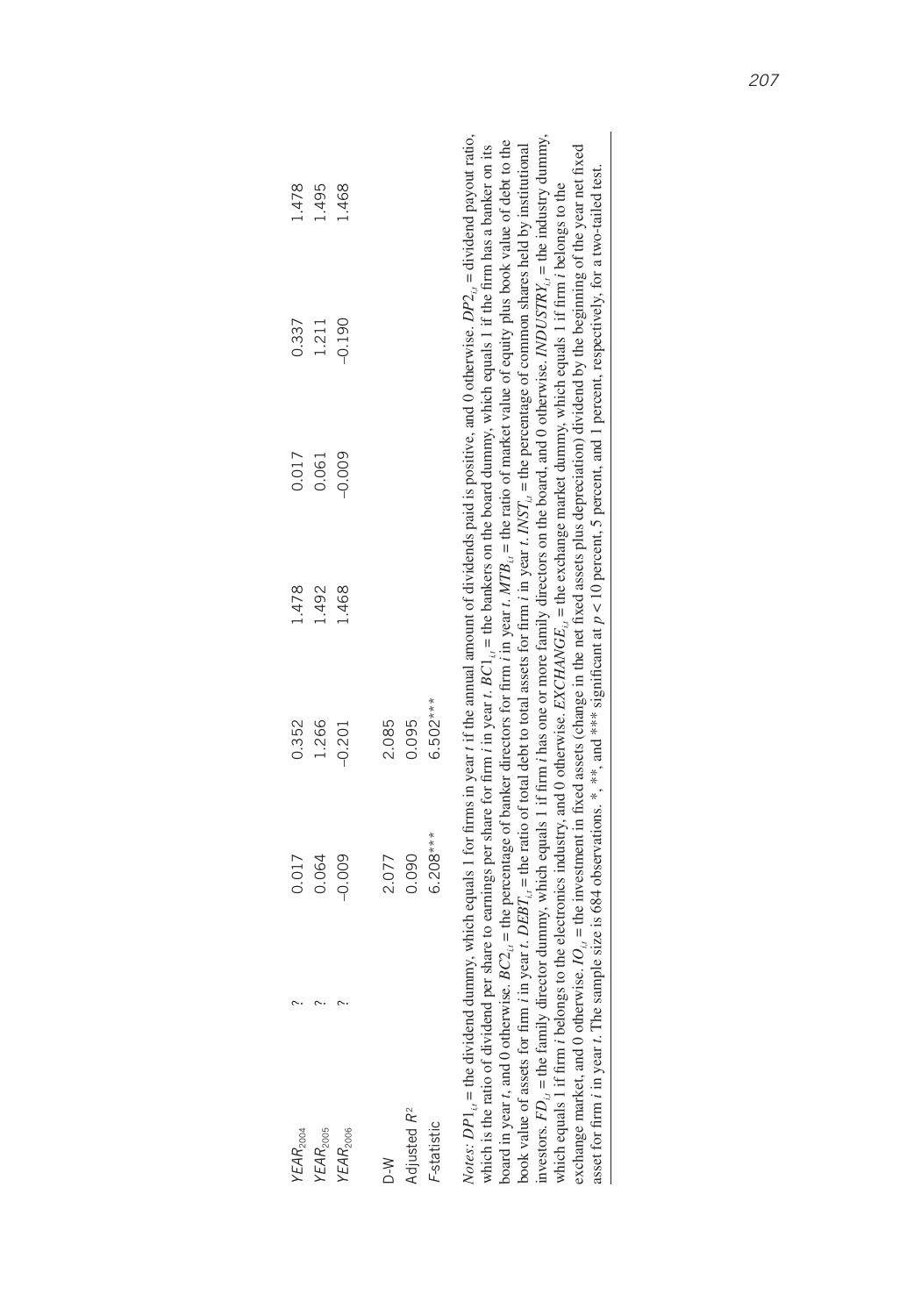payment, and 0 otherwise. Comparatively, in Panel B, the dependent variable is the dividend payout ratio, measured as dividend per share divided by earnings per share. Therefore, Panel A is the estimation using the logistic regression, while Panel B is the estimation using the OLS specification. Within each panel, this study reports two sets of results. Specifically, this study reports results using the dummy variable of bankers on the board  $(BC1<sub>i</sub>)$  in column (1) and results using bankers on the board in percentage  $(BC2_i)$  in column (2).

In columns (1) and (2) of Panel A, the coefficients on  $MTB_i$ , are negative and statistically significant. These results are consistent with the free cash theory. Firms with higher growth opportunities are less likely to pay dividends. The coefficients on *DEBT<sub>i</sub>*, are negative and statistically significant at the 0.01 level. Consistent with earlier studies (e.g., Rozeff 1982), the implication is that high-leveraged firms are less likely to pay dividends. The coefficients on  $BC1_{i,t}$ *\_IO<sub>it</sub>* and  $BC2_{i,t}$ *\_IO<sub>it</sub>* are positive and statistically significant. These findings are consistent with our expectations, indicating a different relationship between cash flow/investment opportunities and dividend policies for firms with bankers on the board. With regard to the main variable, the coefficients on the two measures of bankers on the board  $(BCl_{i,t}$  and  $BC2_{i,t}$ <sup>2</sup> are negative and statistically significant.

In columns (1) and (2) of Panel B, the coefficients on  $MTB_i$ , are significantly negative. These findings indicate that firms with higher growth opportunities are more likely to have a lower dividend payment ratio. Moreover, the coefficients on *DEBT<sub>i</sub>*, are negative and statistically significant at the 0.01 level. The evidence suggests that firms with a higher percentage of debt tend to pay fewer dividends. With regard to the main variable, the coefficient on  $BC2_i$ , is significantly negative, while the coefficient on  $BC1_i$ , is insignificant.

In summary, the results in Table 5 suggest that the presence of bankers on the board and an increase in the proportion of banker directors influence whether or not firms pay dividends. In addition, the results show that firms with a greater percentage of banker directors are likely to pay fewer dividends.

## *Sensitivity Analysis*

## *Alternative Measurement of Growth Opportunity*

As a robustness check, this paper investigates an alternative growth opportunity metric. Based on Fama and French (1998) and Cheng and Thomas (2006), this study replaces  $MTB_{i,t}$  in Equation (1) with the following measurement:

$$
ALTMTB_{i,t} = \frac{\text{market value of equity}}{\text{book value of total equity}}.
$$

Under the new definition of  $MTB<sub>i</sub>$ , the predicted signs, significances, and estimated coefficients of independent variables are similar to those in Table 5. Thus, this sensitivity analysis attests to the validity of the original *MTB<sub>i</sub>*.

#### *Alternative Measurement of Dividend Policy*

The fact that firms with negative earnings pay dividends may affect the measurement of dividend payout ratio. Therefore, this study further employs dividend yield suggested by Schooley and Barney (1994) to measure dividend policy. Specifically, the denominator of dividend yield is price per share rather than earnings per share. The results are similar to those in Table 5.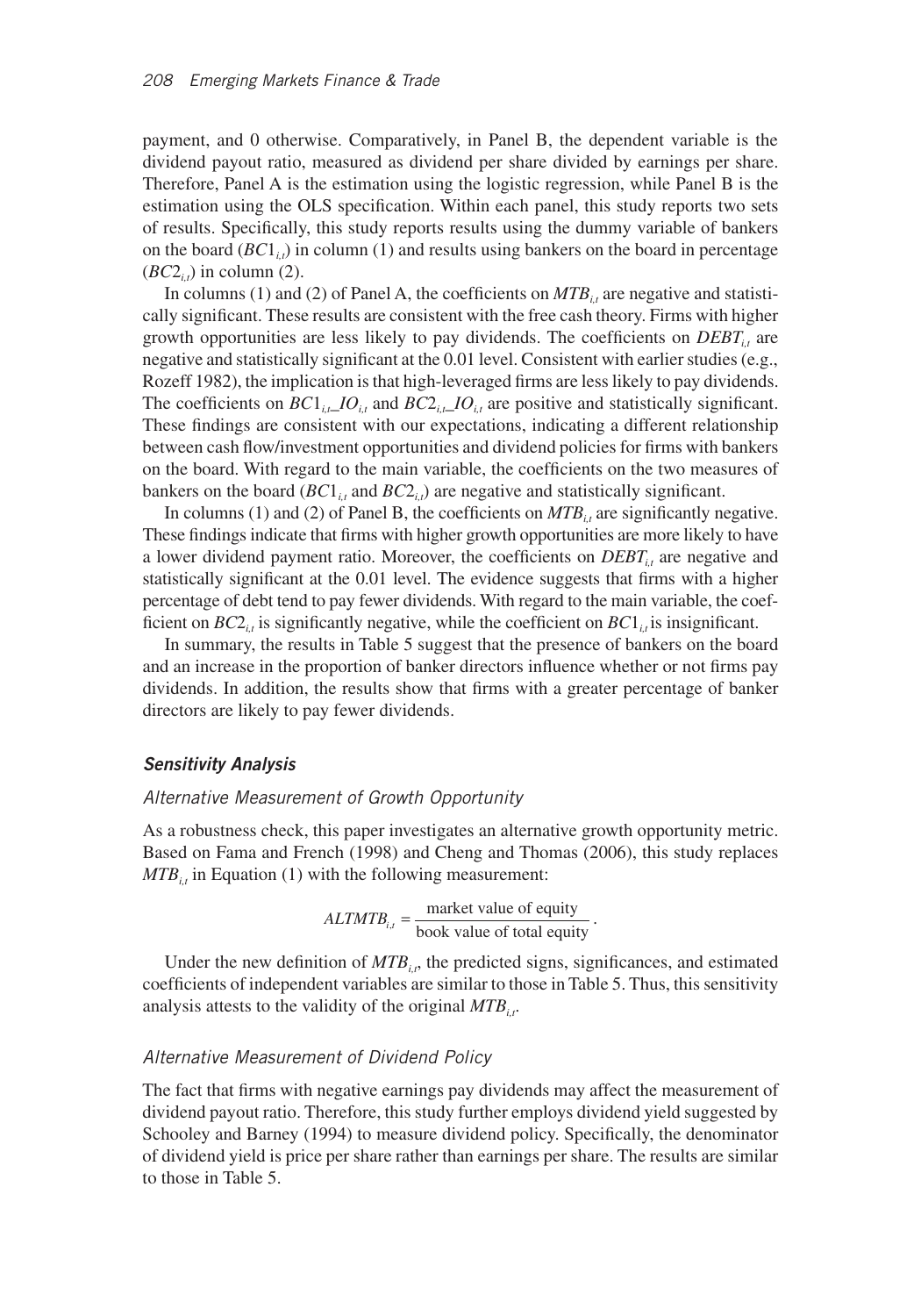## **Conclusions**

Prior literature only explores the impact of banker directors on debt (e.g., Byrd and Mizruchi 2005). This paper addresses whether bankers on the board relate to firms' dividends. Therefore, the empirical analyses of this study extend findings from previous studies. Using a Taiwanese data set, the paper investigates the relationships between bankers on the board and dividend policy. The novelty of this study stems from the characteristics of Taiwanese systems of corporate governance by which insiders dominate boards of directors. In this corporate governance environment with large private benefits of control and concentrated ownership, boards are instruments in the hands of large controlling shareholders.

This study finds evidence that firms with bankers on their boards and a higher percentage of banker directors decrease the probability of dividend payment. The study also indicates that firms with a higher proportion of banker directors have fewer dividend payout ratios. Nevertheless, the results do not show that firms with banker directors are related to dividend payout ratio. Therefore, these findings provide some evidence that bank directors exercise their power to influence corporate dividend policies. More specifically, bankers on the board may mitigate principal–principal conflicts of family-controlled firms.

This paper contributes to the banking literature by providing evidence on how banks influence listed companies' financial decisions in emerging markets. These findings offer new insights into how banks affect listed companies in a setting with weak corporate governance. In addition, this study extends the literature on how the firm–bank relationship affects firms' dividend policy. Byrd and Mizruchi (2005) indicated that the role of bankers on the board might reach beyond debt policy. That is, the extant literature remains controversial as to whether bankers on the board have an impact on dividend policy. These findings from an emerging market add new understandings about related issues. Finally, based on the principal–principal perspective, the results of this study lend some evidence that banks may engage in monitoring. Therefore, we advance the research on family-controlled firms.

This study has several limitations. First, the sample draws from a population of larger firms in unregulated industries. To the extent that governance mechanisms vary across firm size and industry, the results in this study may not be generalizable to smaller firms and firms in regulated industries. Second, the effectiveness of the board's monitoring activities might depend on how the board is structured and organized. This study cannot completely ensure the situation that bankers' role on the board is unique relative to other outside directors. Finally, given our choice of listed Taiwanese firms as our sample, we cannot assume that the results are generalizable to family-controlled firms in East Asian countries. However, as Carney and Gedajlovic point out, restricting the study to one country enables researchers to "hold constant a variety of material contextual considerations" across the entire sample while utilizing "extant sociological, cultural, and historical accounts" of that country (2002, p. 125).

#### Notes

1. Antimonopoly laws in Germany and Japan limit the percentage of equity that a bank can own in a nonfinancial firm.

2. These studies begin by questioning some of the assumptions that define perfect capital markets analyzed by Miller and Modigliani (1961). The agency cost model views dividends as a tool to manage agency–client conflicts.

3. The problems that arise from conflicts between dominant owners such as family owners and other owners are generally referred to as principal–principal conflicts (Young et al. 2008).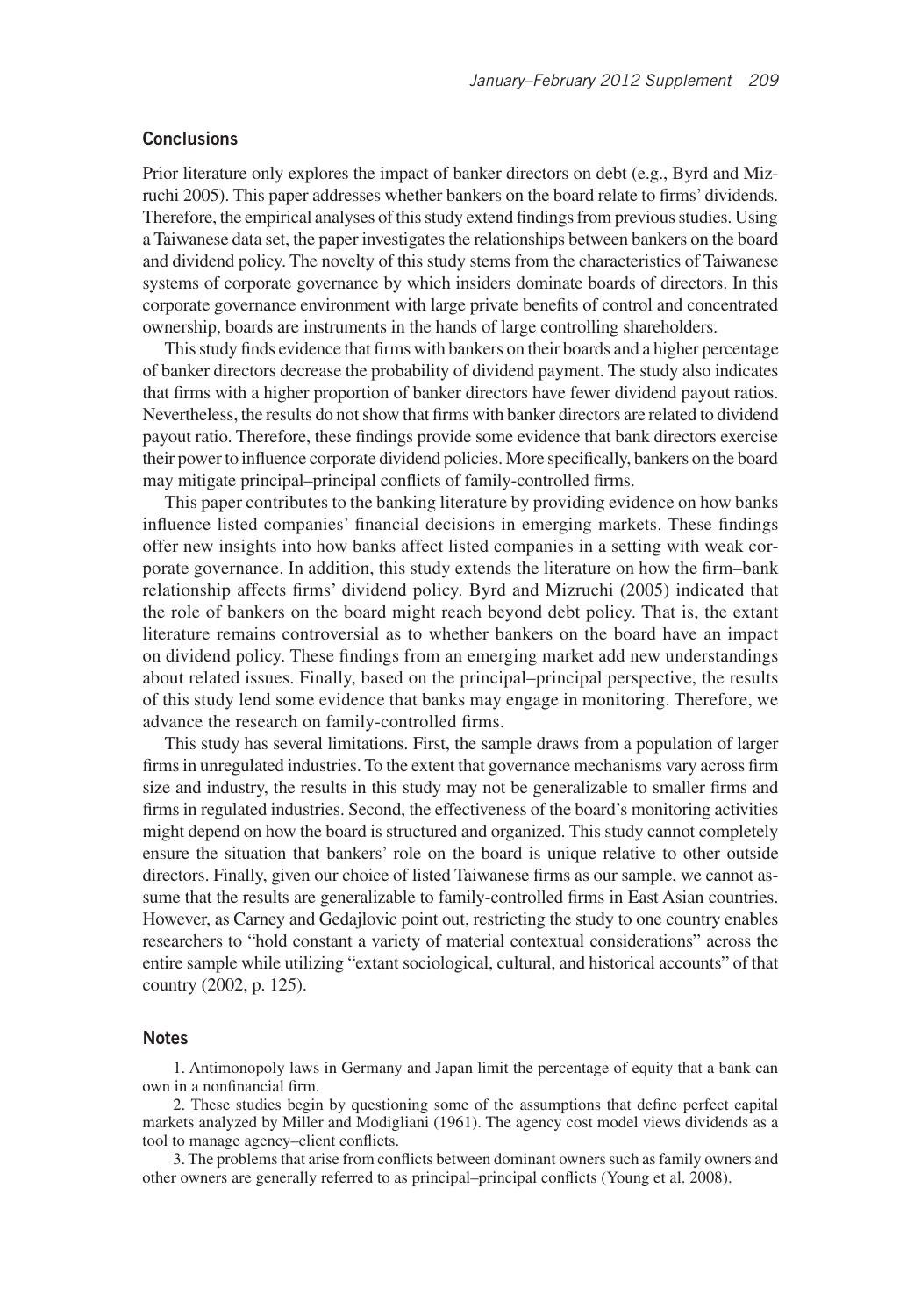4. Senior creditors, such as banks, prefer the firm to undertake actions that maximize the probability of their repayment rather than maximize the expected return to shareholders. As a result, a banker-director with a material financial interest will not be able to fulfill the functions of a truly independent director (Kroszner and Strahan 2001).

5. Because a banker board position leads to a conflict between banking and fiduciary interests, liability costs may increase for the board-represented bank. Thus, bankers, especially existing lenders, may shun board positions in firms where information asymmetry is high (Byrd and Mizruchi 2005). Kroszner and Strahan (2001) also showed that bank representation on the board is more likely when information asymmetry is low to moderate.

6. A *keiretsu*, or industrial group, coordinates the activities of member firms

7. The Spanish financial system, like the German and Japanese ones, is a bank-oriented system where banks maintain close ties with industrial firms not only by lending them funds but also by taking equity in them.

8. From the tax perspective, there are clear incentives for (tax-exempt) institutions to demand high levels of dividends resulting from the bias in the U.K. tax system in favor of dividends for tax-exempt shareholders. In addition, from the agency perspective, institutions may demand high levels of dividends to force a firm to go to capital for external funding, and hence be subject to monitoring by the external market. Finally, from the free cash-flow perspective, institutions may counter management's tendency to retain excess free cash flow.

9. The year 2007 is chosen as the ending year because of the occurrence of worldwide financial distress in 2008. This crisis resulted in a severe recession and economic deflation. The sample is selected from Taiwan listed companies, and the research period is 2003–7. Because some variables measurements employ data from year  $t - 1$  to  $t$ , the data collection period covers 2002–7.

10. Prior researchers take equal sample numbers or a two-to-one basis for both groups. However, most literature suggests increasing the numbers of the matching sample. Therefore, this study chooses the two-to-one basis (Beaver 1966; Skogsvik 2005).

11. This paper uses a stricter match on size (e.g., match on assets within  $\pm 20$  percent).

12. This study finds that these 228 experimental firms do not affiliate with their banker directors. Our sample shows that a majority of firms with bankers on the board hold one board seat and most banks hold 10–20 percent of board seats for firms with bankers on the board.

13. Gujarati (1995) suggested that multicollinearity is unlikely to be problematic if the VIF is below 10.

14. Outside stockholders response to the dividend announcements depends on investment opportunities and cash flow (Yoon and Starks 1995). Therefore, this study classifies the sample into two categories, high and low investment opportunity, and then tests the mean/median differences in dividend payout ratio between firms with and without bankers on the board. As shown in the following table, we do not observe significant differences in dividend payout ratio across firms with and without bankers on the board.

|                             | <b>Statistics</b> | <b>Firms with</b><br>bankers on the<br>board | <b>Firms without</b><br>bankers on the<br>board | p-value |
|-----------------------------|-------------------|----------------------------------------------|-------------------------------------------------|---------|
| High investment opportunity | Mean              | 0.558                                        | 0.512                                           | 0.355   |
|                             | Median            | 0.042                                        | 0.028                                           | 0.349   |
| Low investment opportunity  | Mean              | 0.539                                        | 0.601                                           | 0.172   |
|                             | Median            | 0.031                                        | 0.028                                           | 0.430   |

*Notes:* The sample size is 684 observations. *p*-value corresponds to a *t*-test and Wilcoxon nonparametric test (twosided) for the difference in means and medians between firms with and without bankers on the board.

#### References

Abor, J., and N. Biekpe. 2007. "Small Business Reliance on Bank Financing in Ghana." *Emerging Markets Finance and Trade* 43, no. 4 (July–August): 93–102.

Almeida, H.; M. Campello; and M.S. Weisbach. 2004. "The Cash Flow Sensitivity of Cash." *Journal of Finance* 59, no. 4 (August): 1777–1804.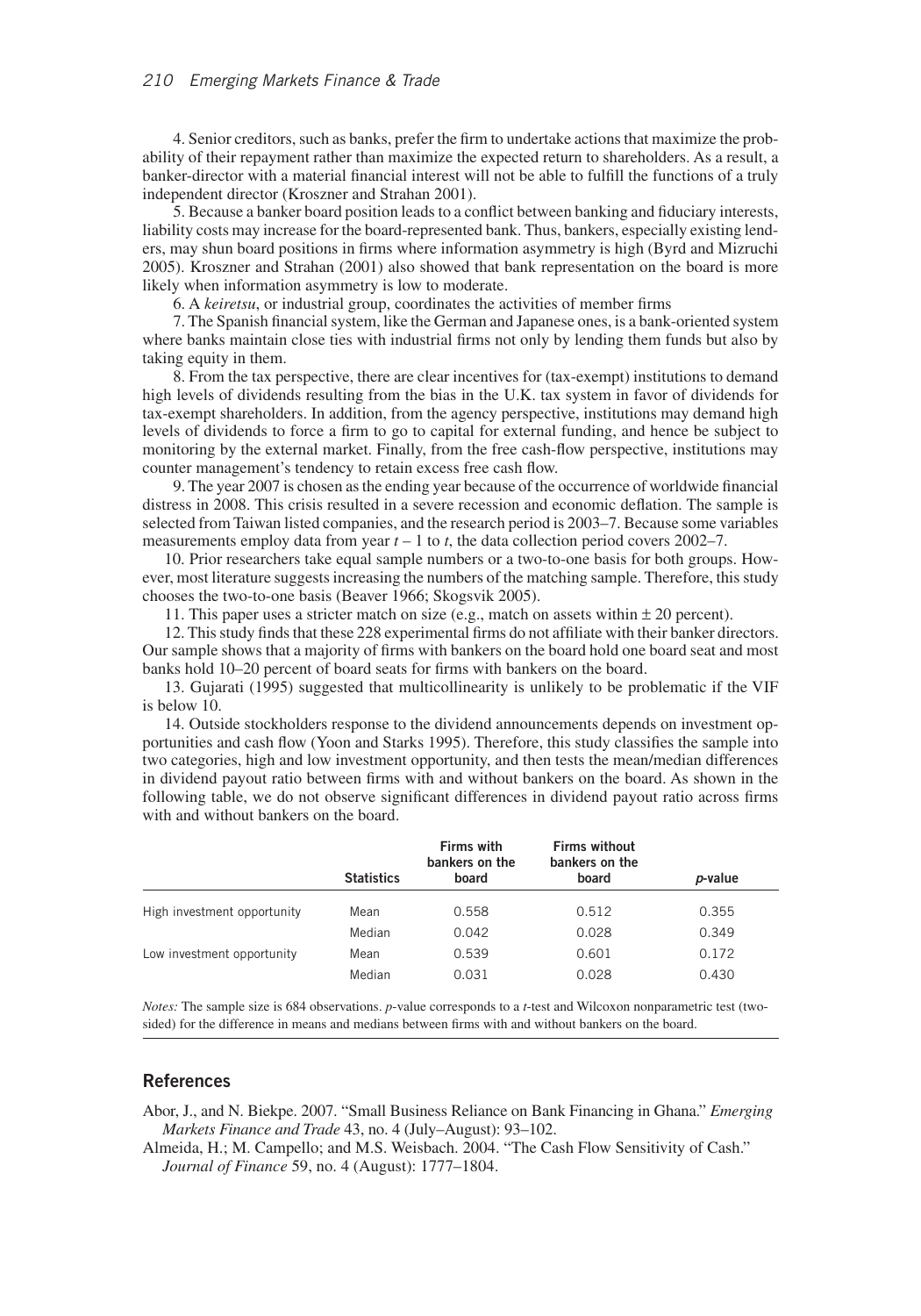- Beaver, W.H. 1966. "Financial Ratios as Predictors of Failure." *Journal of Accounting Research* 4, no. 3 (Supplement): 71–111.
- Booth, J.R., and D.N. Deli. 1999. "On Executives of Financial Institutions as Outside Directors." *Journal of Corporate Finance* 5, no. 3 (September): 227–250.

Byrd, D.T., and M.S. Mizruchi. 2005. "Bankers on the Board and the Debt Ratio of Firms." *Journal of Corporate Finance* 11, nos. 1–2 (March): 129–173.

- Carney, M., and E.R. Gedajlovic. 2002. "The Coupling of Ownership and Control and the Allocation of Financial Resources." *Journal of Management Studies* 39, no. 1 (January): 123–146.
- Cheng, C.S.A., and W.B. Thomas. 2006. "Evidence of the Abnormal Accrual Anomaly Incremental to Operating Cash Flows." *Accounting Review* 81, no. 5 (October): 1151–1167.
- Chung, K.H., and S.W. Pruitt. 1994. "A Simple Approximation of Tobin's q." *Financial Management* 23, no. 3 (Autumn): 70–74.
- Claessens, S.; S. Djankov; J.P.H. Fan; and L.H.P. Lang. 2002. "Disentangling the Incentive and Entrenchment Effects of Large Shareholdings." *Journal of Finance* 57, no. 6 (December): 2741–2771.
- Dewatripont, M., and J. Tirole. 1994. "A Theory of Debt and Equity: Diversity of Securities and Manager-Shareholder Congruence." *Quarterly Journal of Economics* 109, no. 4 (November): 1027–1054.
- Diamond, D. 1991. "Monitoring and Reputation: The Choice between Bank Loans and Directly Placed Debt." *Journal of Political Economy* 99, no. 4 (August): 689–720.
- Easterbrook, F.H. 1984. "Two Agency-Cost Explanations of Dividends." *American Economic Review* 74, no. 4 (September): 650–659.
- Eckbo, B.E., and S. Verma. 1994. "Managerial Shareownership, Voting Power, and Cash Dividend Policy." *Journal of Corporate Finance* 1, no. 1 (March): 33–62.
- Fama, E.F. 1985. "What's Different About Banks." *Journal of Monetary Economics* 15, no. 1 (January): 29–39.
- Fama, E.F., and K.R. French. 1998. "Value Versus Growth: The International Evidence." *Journal of Finance* 53, no. 6 (December): 1975–1999.
- Farinha, J. 2003. "Dividend Policy, Corporate Governance and the Managerial Entrenchment Hypothesis: An Empirical Analysis." *Journal of Business Finance and Accounting* 30, nos. 9–10 (November/December): 1173–1209.
- Francis, J.; K. Schipper; and L. Vincent. 2005. "Earnings and Dividend Informativeness When Cash Flow Rights Are Separated from Voting Rights." *Journal of Accounting and Economics* 39, no. 2 (June): 329–360.
- Gonzalez, F. 2006. "Bank Equity Investments: Reducing Agency Costs or Buying Undervalued Firms? The Information Effects." *Journal of Business Finance and Accounting* 33, nos. 1–2 (January–March): 284–304.
- Gugler, K. 2003. "Corporate Governance, Dividend Payout Policy, and the Interrelation Between Dividends, R&D, and Capital Investment." *Journal of Banking and Finance* 27, no. 7 (July): 1297–1321.
- Gujarati, D.N. 1995. *Basic Econometrics.* New York: McGraw-Hill.
- Hoshi, T.; A. Kashyap; and D. Scharfstein. 1991. "Corporate Structure, Liquidity, and Investment: Evidence from Japanese Industrial Groups." *Quarterly Journal of Economics* 106, no. 1 (February): 33–60.
- Iturriaga, F.J.L., and V.L. Crisostomo. 2010. "Do Leverage, Dividend Payout, and Ownership Concentration Influence Firms' Value Creation? An Analysis of Brazilian Firms." *Emerging Markets Finance and Trade* 46, no. 3 (May–June): 80–94.
- James, C. 1987. "Some Evidence on the Uniqueness of Bank Loans." *Journal of Financial Economics* 19, no. 2 (December): 217–235.
- Jensen, G.R.; D.P. Solberg; and T.S. Zorn. 1992. "Simultaneous Determination of Insider Ownership, Debt, and Dividend Policies." *Journal of Financial and Quantitative Analysis* 27, no. 2 (June): 247–263.
- Jensen, M.C. 1986. "Agency Costs of Free Cash Flow, Corporate Finance and Takeovers." *American Economic Review* 76, no. 2 (May): 323–329.
- Jensen, M.C., and W.H. Meckling. 1976. "Theory of the Firm: Managerial Behavior, Agency Costs and Ownership Structure." *Journal of Financial Economics* 3, no. 4 (October): 305–360.